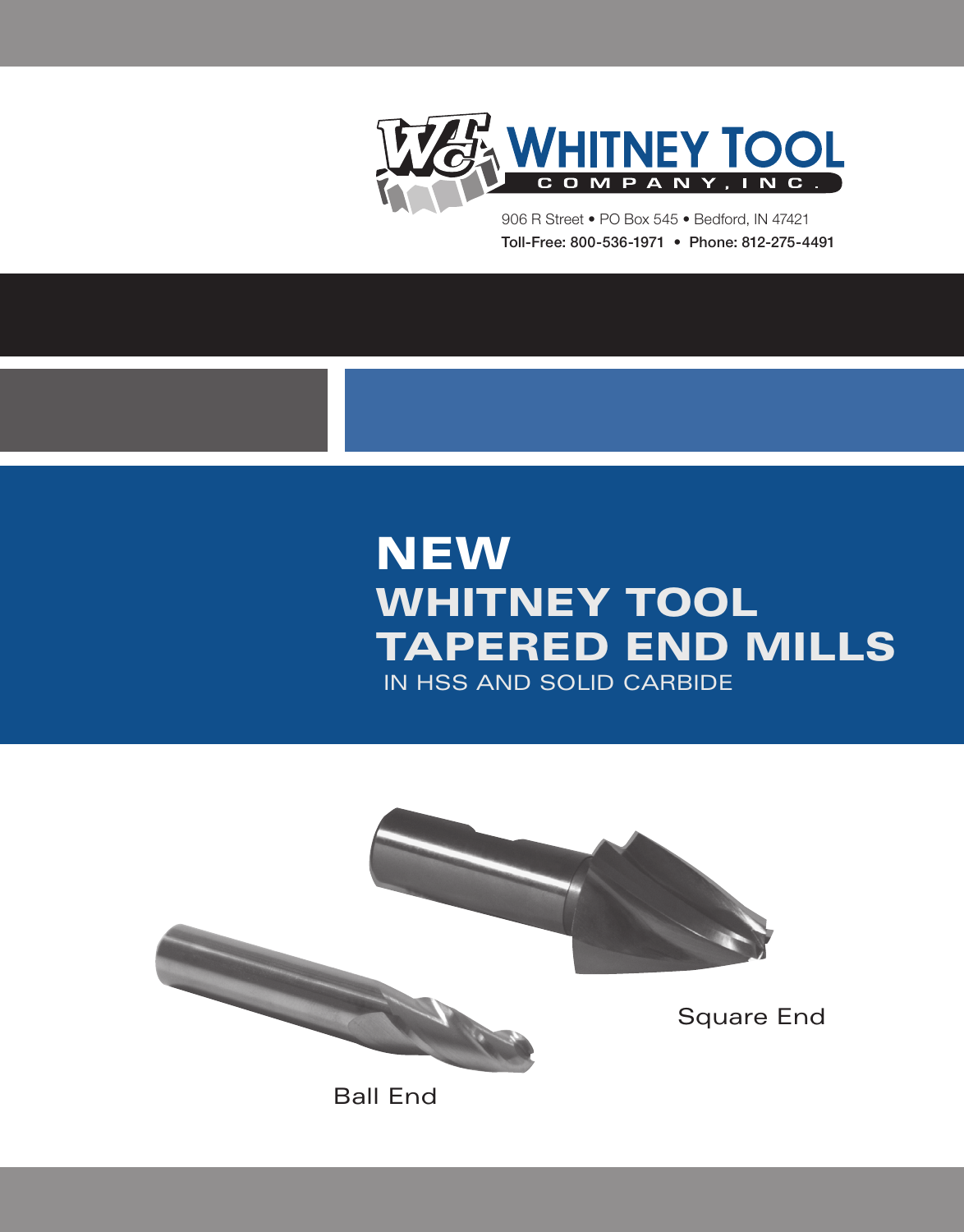# **New From Whitney Tool: Tapered End Mills**

A new line of tapered end mills (TEMs) is the newest addition to the growing line of Whitney Tool precision cutting tools. TEMs are used primarily in the mold-making industry, but also are popular in machining operations where there is a need to produce angled surfaces.

This new product is available from stock in standard sizes from 1/2 degree taper per side up to and including 45 degrees per side.

Choose from square or ball end in High Speed Steel or Solid Carbide. HSS are available with TiN coating; Solid Carbide are available with TiAIN coating. Other coatings, such as TiCN, AITiN and DLC are available on request.

# **On the Cutting Edge... at Whitney Tool!**

Whitney Tool is recognized as a leading manufacturer of Woodruff style slotting and keyseat milling cutters, as well as Counterbores, Counterbore pilots, T-Slot, dovetail and other specialty milling cutters including combined drills and countersinks.

While our standard product line will continue to grow in response to our customers' need for fast delivery of top quality cutters, we will also continue to be the industry leader in the manufacture of custom-made cutting tools. We make a variety of custom-made shank type and arbor type milling cutters in high speed steel, cobalt, carbide tipped and solid carbide. We also do our own heat treating, which gives us maximum control over the quality and scheduling of our cutters. For your convenience, use the quote request form on the back cover. You will find our prices, quality and delivery to be outstanding.

### **ALSO available:**

Special forms, profiles, left hand cut and Cobalt Super High Speed Steel. Prices quoted on request.

Whitney Tool can add radii to all types of cutters. Specify a radius on your sketch and we will provide a price and delivery.

Whitney Tool provides all types of PVD coatings, including TiN, TiCN, TiAN, DLC, as well as other special coatings. We can also provide operation specific edge prep.

# **Warning**

All cutting tools can shatter and break during use. Safety glasses must be worn during their use. Our liability is limited solely to the cutting tool. We cannot be held responsible for damage done to a workpiece.

# **Whitney Re-grinding Service**

We also offer a tool re-grinding service to restore cutting edges to high speed steel (HSS) and carbide tools. If tools are taken out of service before the cutting edges are irreparably damaged, our experts can restore them to like new cutting performance.

Whitney's re-grinding expertise can generate significant savings for our existing customers by restoring cutting edges to tools dulled by heavy use.

**Send your cutting tools in for evaluation and we will give you a firm quote. You can expect to save 60% or more.**



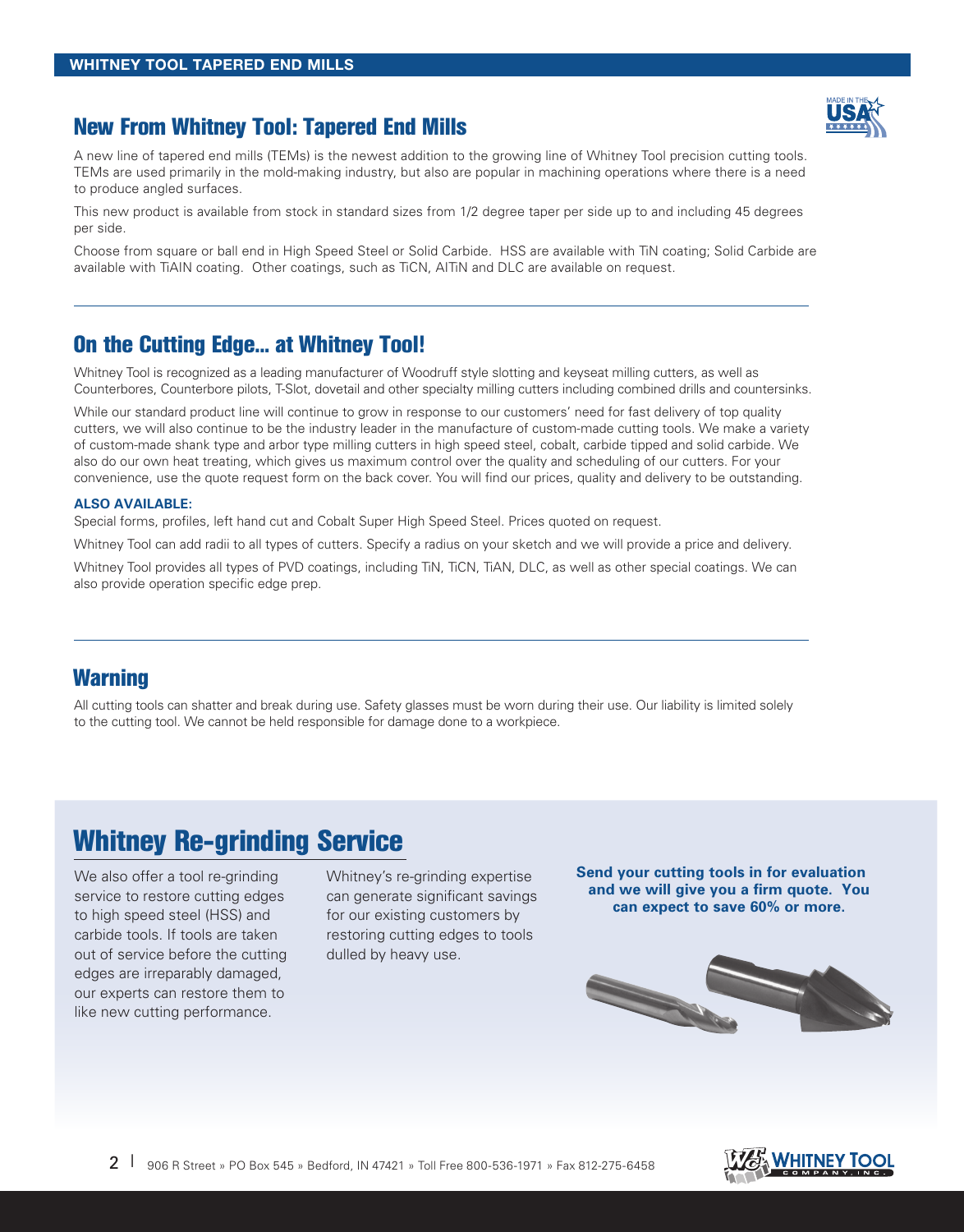# **Solid Carbide**





**Standard Dimensions:** 

### **Degrees Per Side:**

1/2°, 1°, 1-1/2°, 2°, 3°, 4°, 5°, 7° , 10°, 15°, 20° , 25°, 30°, 45°

**Length of Cut (LOC):** 

1/4 inch - 6 inches (1/4" increments)

| Shank Dia<br>$+0/0.0005$ | Length of Cut<br>(LOC)       |                                                                                                                                                                                  |
|--------------------------|------------------------------|----------------------------------------------------------------------------------------------------------------------------------------------------------------------------------|
|                          |                              | Tip Dia $\frac{\gamma_{6}}{\gamma_{4}}$ to $\frac{\gamma_{6}}{\gamma_{4}}$ : +0/-0.002<br>Tip Dia $\frac{\gamma_{4}}{\gamma_{4}}$ to $\frac{\gamma_{4}}{\gamma_{4}}$ : +0/-0.005 |
| Overall Length (OAL)     | Taper (°/Side)<br>$+/-0°10'$ | -Ball Radius = ½ Tip Dia                                                                                                                                                         |

| <b>DEGREES</b><br><b>PER SIDE</b> | TIP DIA.       | <b>LOC</b>     | <b>SHANK</b> | OAL       | EDP#<br><b>SOLID</b><br><b>CARBIDE</b> | <b>SQ.END</b><br><b>PRICE</b> | <b>SO. END</b><br>EDP#<br><b>AITIN</b> | <b>SQ. END</b><br><b>AITIN</b><br><b>PRICE</b> | <b>EDP # SOLID</b><br><b>CARBIDE</b><br><b>BALL END</b> | <b>BALL END</b><br><b>PRICE</b> | EDP#<br><b>BALL END</b><br>AITIN | <b>BALL END</b><br><b>AITIN</b><br><b>PRICE</b> |
|-----------------------------------|----------------|----------------|--------------|-----------|----------------------------------------|-------------------------------|----------------------------------------|------------------------------------------------|---------------------------------------------------------|---------------------------------|----------------------------------|-------------------------------------------------|
|                                   | 1/16           | 1/2            | 1/8          | 3         | 03000                                  | \$32.75                       | 03200                                  | \$39.30                                        | 03500                                                   | \$39.30                         | 03700                            | \$47.16                                         |
|                                   | 1/16           | $\mathbf{1}$   | 1/8          | 3         | 03001                                  | \$42.15                       | 03201                                  | \$50.58                                        | 03501                                                   | \$50.57                         | 03701                            | \$60.69                                         |
|                                   | 3/32           | 3/4            | 1/8          | 3         | 03002                                  | \$26.20                       | 03202                                  | \$31.44                                        | 03502                                                   | \$31.46                         | 03702                            | \$37.75                                         |
|                                   | 5/64           | 1/2            | 1/8          | 3         | 03003                                  | \$33.56                       | 03203                                  | \$40.27                                        | 03503                                                   | \$40.27                         | 03703                            | \$48.32                                         |
|                                   | 5/64           | 1              | 1/8          | 3         | 03004                                  | \$42.55                       | 03204                                  | \$51.06                                        | 03504                                                   | \$51.06                         | 03704                            | \$61.27                                         |
| $1/2^\circ$                       | 1/8            | 3/4            | 1/4          | $2 - 1/2$ | 03005                                  | \$28.82                       | 03205                                  | \$34.59                                        | 03505                                                   | \$34.59                         | 03705                            | \$41.50                                         |
|                                   | 1/8            | 1              | 1/4          | 3         | 03006                                  | \$34.92                       | 03206                                  | \$41.91                                        | 03506                                                   | \$41.92                         | 03706                            | \$50.30                                         |
|                                   | 3/16           | 3/4            | 1/4          | $2 - 1/2$ | 03007                                  | \$28.82                       | 03207                                  | \$34.59                                        | 03507                                                   | \$34.59                         | 03707                            | \$41.50                                         |
|                                   | 3/16           | $1 - 1/4$      | 1/4          | 3         | 03008                                  | \$36.38                       | 03208                                  | \$43.66                                        | 03508                                                   | \$43.66                         | 03708                            | \$52.39                                         |
|                                   | 1/4            | 3/4            | 3/8          | $2 - 1/2$ | 03009                                  | \$40.74                       | 03209                                  | \$48.89                                        | 03509                                                   | \$48.90                         | 03709                            | \$58.68                                         |
|                                   | 1/4            | $1 - 1/4$      | 3/8          | 3         | 03010                                  | \$42.93                       | 03210                                  | \$51.52                                        | 03510                                                   | \$51.52                         | 03710                            | \$61.82                                         |
|                                   | 1/16           | 1/2            | 1/8          | 3         | 03011                                  | \$33.16                       | 03211                                  | \$39.79                                        | 03511                                                   | \$39.78                         | 03711                            | \$47.74                                         |
|                                   | 1/16           | 1              | 1/8          | 3         | 03012                                  | \$42.55                       | 03212                                  | \$51.06                                        | 03512                                                   | \$51.06                         | 03712                            | \$61.27                                         |
|                                   | 3/32           | 1/2            | 1/8          | 3         | 03013                                  | \$26.93                       | 03213                                  | \$32.32                                        | 03513                                                   | \$32.32                         | 03713                            | \$38.78                                         |
|                                   | 3/32           | 1              | 1/4          | 3         | 03014                                  | \$29.55                       | 03214                                  | \$35.46                                        | 03514                                                   | \$35.45                         | 03714                            | \$42.54                                         |
|                                   | 5/64           | 1/2            | 1/8          | 3         | 03015                                  | \$33.94                       | 03215                                  | \$40.73                                        | 03515                                                   | \$40.72                         | 03715                            | \$48.86                                         |
|                                   | 5/64           | 1              | 1/8          | 3         | 03016                                  | \$42.92                       | 03216                                  | \$51.50                                        | 03516                                                   | \$51.49                         | 03716                            | \$61.79                                         |
|                                   | 1/8            | 3/4            | 1/4          | $2 - 1/2$ | 03017                                  | \$33.13                       | 03217                                  | \$39.75                                        | 03517                                                   | \$39.76                         | 03717                            | \$47.71                                         |
| $1^{\circ}$                       | 1/8            | 1              | 1/4          | 3         | 03018                                  | \$34.92                       | 03218                                  | \$41.91                                        | 03518                                                   | \$41.92                         | 03718                            | \$50.30                                         |
|                                   | 1/8            | $1 - 1/2$      | 1/4          | 3         | 03019                                  | \$39.72                       | 03219                                  | \$47.66                                        | 03519                                                   | \$47.67                         | 03719                            | \$57.20                                         |
|                                   | 1/8            | 3/4            | 1/4          | $2 - 1/2$ | 03020                                  | \$33.12                       | 03220                                  | \$39.74                                        | 03520                                                   | \$39.73                         | 03720                            | \$47.68                                         |
|                                   | 3/16           | $1 - 1/4$      | 1/4          | 3         | 03021                                  | \$37.84                       | 03221                                  | \$45.41                                        | 03521                                                   | \$45.40                         | 03721                            | \$54.48                                         |
|                                   | 3/16           | $1 - 3/4$      | 1/4          | 4         | 03022                                  | \$49.42                       | 03222                                  | \$59.31                                        | 03522                                                   | \$59.31                         | 03722                            | \$71.17                                         |
|                                   | 1/4            | 3/4            | 3/8          | $2 - 1/2$ | 03023<br>03024                         | \$40.74<br>\$45.32            | 03223                                  | \$48.89                                        | 03523                                                   | \$48.90                         | 03723                            | \$58.68                                         |
|                                   | 1/4<br>1/4     | $1 - 1/4$      | 3/8          | 3         |                                        |                               | 03224                                  | \$54.38                                        | 03524                                                   | \$54.39                         | 03724<br>03725                   | \$65.27                                         |
|                                   | 1/16           | 2<br>1/2       | 3/8<br>1/8   | 4<br>3    | 03025<br>03026                         | \$62.40<br>\$33.56            | 03225<br>03226                         | \$74.88<br>\$40.27                             | 03525<br>03526                                          | \$74.88<br>\$40.27              | 03726                            | \$89.86<br>\$48.32                              |
|                                   | 1/16           | 1              | 1/8          | 3         | 03027                                  | \$43.32                       | 03227                                  | \$51.99                                        | 03527                                                   | \$51.98                         | 03727                            | \$62.37                                         |
|                                   | 3/32           | 1              | 1/8          | 3         | 03028                                  | \$29.55                       | 03228                                  | \$35.46                                        | 03528                                                   | \$35.45                         | 03728                            | \$42.54                                         |
|                                   | 5/64           | 1/2            | 1/8          | 3         | 03029                                  | \$34.34                       | 03229                                  | \$41.21                                        | 03529                                                   | \$41.20                         | 03729                            | \$49.44                                         |
|                                   | 5/64           | 1              | 3/16         | 3         | 03030                                  | \$43.32                       | 03230                                  | \$51.99                                        | 03530                                                   | \$51.98                         | 03730                            | \$62.37                                         |
| $1 - 1/2^{\circ}$                 | 1/8            | 3/4            | 1/4          | $2 - 1/2$ | 03031                                  | \$33.12                       | 03231                                  | \$39.74                                        | 03531                                                   | \$39.73                         | 03731                            | \$47.68                                         |
|                                   | 1/8            | $1 - 1/2$      | 1/4          | 3         | 03032                                  | \$40.01                       | 03232                                  | \$48.02                                        | 03532                                                   | \$48.02                         | 03732                            | \$57.62                                         |
|                                   | 3/16           | $1 - 1/4$      | 3/8          | 3         | 03033                                  | \$42.93                       | 03233                                  | \$51.52                                        | 03533                                                   | \$51.52                         | 03733                            | \$61.82                                         |
|                                   | 3/16           | $1 - 3/4$      | 3/8          | $3 - 1/2$ | 03034                                  | \$45.32                       | 03234                                  | \$54.38                                        | 03534                                                   | \$54.39                         | 03734                            | \$65.27                                         |
|                                   | 1/4            | 3/4            | 3/8          | $2 - 1/2$ | 03035                                  | \$40.74                       | 03235                                  | \$48.89                                        | 03535                                                   | \$48.90                         | 03735                            | \$58.68                                         |
|                                   | 1/4            | $1 - 1/4$      | 3/8          | 3         | 03036                                  | \$45.32                       | 03236                                  | \$54.38                                        | 03536                                                   | \$54.39                         | 03736                            | \$65.27                                         |
|                                   | 1/16           | 1/2            | 1/8          | 3         | 03037                                  | \$33.94                       | 03237                                  | \$40.73                                        | 03537                                                   | \$40.72                         | 03737                            | \$48.86                                         |
|                                   | 1/16           | 1              | 1/8          | 3         | 03038                                  | \$43.71                       | 03238                                  | \$52.46                                        | 03538                                                   | \$52.46                         | 03738                            | \$62.95                                         |
|                                   | 3/32           | 3/4            | 1/4          | $2 - 1/2$ | 03039                                  | \$31.66                       | 03239                                  | \$37.99                                        | 03539                                                   | \$37.99                         | 03739                            | \$45.59                                         |
|                                   | $\frac{3}{32}$ | $\mathbf{1}$   | 1/4          | 3         | 03040                                  | \$34.21                       | 03240                                  | \$41.05                                        | 03540                                                   | \$41.04                         | 03740                            | \$49.25                                         |
|                                   | 5/64           | 1/2            | 3/16         | 3         | 03041                                  | \$34.74                       | 03241                                  | \$41.68                                        | 03541                                                   | \$41.69                         | 03741                            | \$50.03                                         |
|                                   | 5/64           | $\mathbf{1}$   | 3/16         | 3         | 03042                                  | \$43.71                       | 03242                                  | \$52.46                                        | 03542                                                   | \$52.46                         | 03742                            | \$62.95                                         |
|                                   | 1/8            | 3/4            | 1/4          | $2 - 1/2$ | 03043                                  | \$33.12                       | 03243                                  | \$39.74                                        | 03543                                                   | \$39.73                         | 03743                            | \$47.68                                         |
| $2^{\circ}$                       | 1/8            | $1 - 1/4$      | 1/4          | 3         | 03044                                  | \$35.65                       | 03244                                  | \$42.78                                        | 03544                                                   | \$42.80                         | 03744                            | \$51.35                                         |
|                                   | 3/16           | 3/4            | 1/4          | $2 - 1/2$ | 03045                                  | \$34.21                       | 03245                                  | \$41.05                                        | 03545                                                   | \$41.04                         | 03745                            | \$49.25                                         |
|                                   | 3/16           | $1 - 1/4$      | 3/8          | 3         | 03046                                  | \$37.75                       | 03246                                  | \$45.30                                        | 03546                                                   | \$45.29                         | 03746                            | \$54.35                                         |
|                                   | 3/16           | $1 - 3/4$      | 3/8          | $3 - 1/2$ | 03047                                  | \$49.36                       | 03247                                  | \$59.23                                        | 03547                                                   | \$59.22                         | 03747                            | \$71.07                                         |
|                                   | 1/4            | 3/4            | 3/8          | $2 - 1/2$ | 03048                                  | \$40.74                       | 03248                                  | \$48.89                                        | 03548                                                   | \$48.90                         | 03748                            | \$58.68                                         |
|                                   | 1/4            | $1 - 1/4$      | 3/8          | 3         | 03049                                  | \$45.32                       | 03249                                  | \$54.38                                        | 03549                                                   | \$54.39                         | 03749                            | \$65.27                                         |
|                                   | 1/4            | $\overline{2}$ | 1/2          | 4         | 03050                                  | \$62.40                       | 03250                                  | \$74.88                                        | 03550                                                   | \$74.88                         | 03750                            | \$89.86                                         |

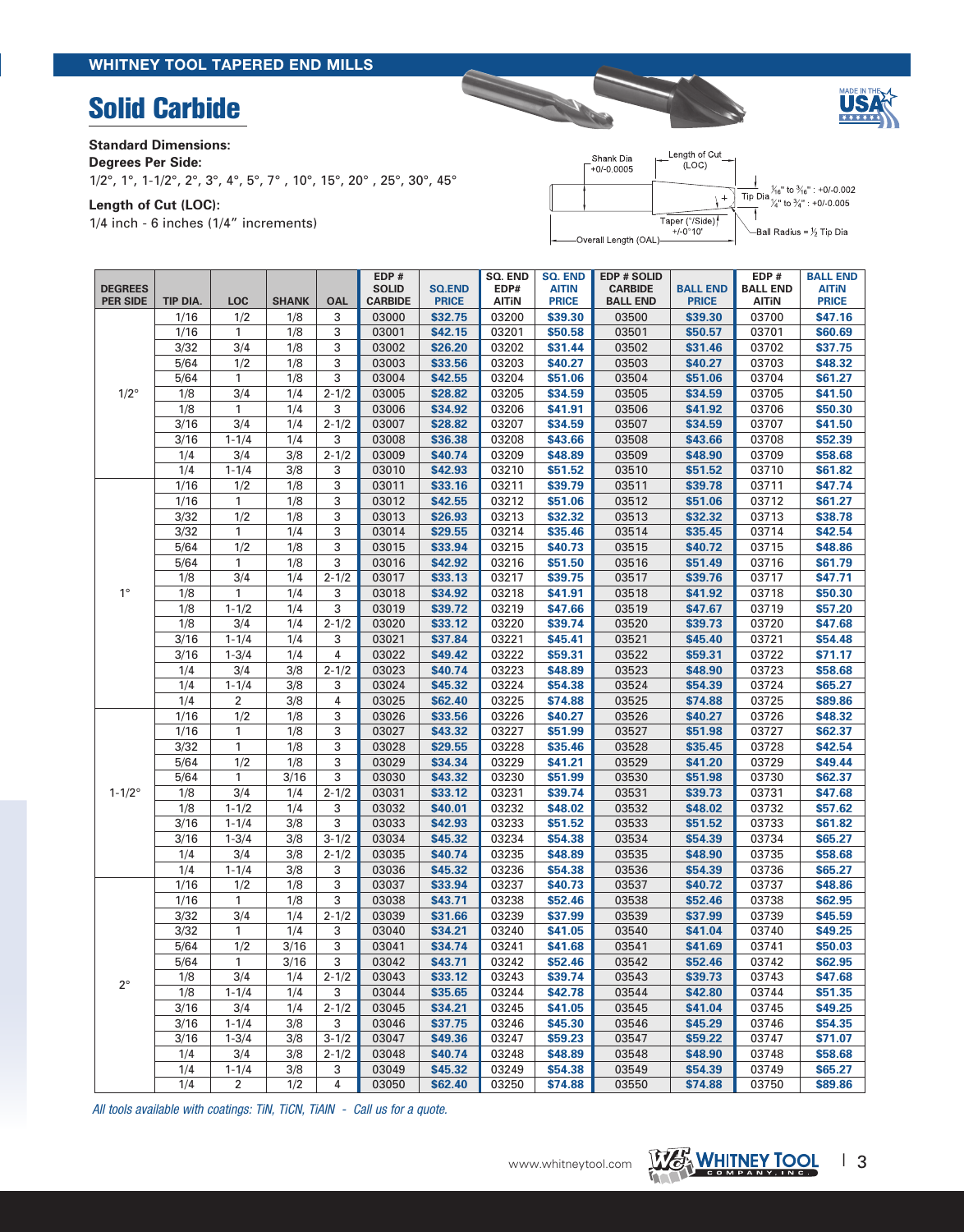# WHITNEY TOOL TAPERED END MILLS **SOLID CARBIDE**

| <b>DEGREES</b>  |                  |                     |                     |                        | EDP#<br><b>SOLID</b>    | <b>SQ.END</b>           | SQ. END<br>EDP#       | <b>SQ. END</b><br><b>AITIN</b> | <b>EDP # SOLID</b><br><b>CARBIDE</b> | <b>BALL END</b>         | EDP#<br><b>BALL END</b> | <b>BALL END</b><br><b>AITIN</b> |
|-----------------|------------------|---------------------|---------------------|------------------------|-------------------------|-------------------------|-----------------------|--------------------------------|--------------------------------------|-------------------------|-------------------------|---------------------------------|
| <b>PER SIDE</b> | TIP DIA.<br>1/16 | <b>LOC</b><br>1/2   | <b>SHANK</b><br>1/8 | OAL<br>3               | <b>CARBIDE</b><br>03051 | <b>PRICE</b><br>\$34.34 | <b>AITIN</b><br>03251 | <b>PRICE</b><br>\$41.21        | <b>BALL END</b><br>03551             | <b>PRICE</b><br>\$41.20 | <b>AITIN</b><br>03751   | <b>PRICE</b><br>\$49.44         |
|                 | 1/16             | 1                   | 1/8                 | 3                      | 03052                   | \$44.12                 | 03252                 | \$52.94                        | 03552                                | \$52.95                 | 03752                   | \$63.54                         |
|                 | 3/32             | $\mathbf{1}$        | 1/4                 | 3                      | 03053                   | \$34.21                 | 03253                 | \$41.05                        | 03553                                | \$41.04                 | 03753                   | \$49.25                         |
|                 | 3/32             | $1 - 1/2$           | 1/4                 | 3                      | 03054                   | \$40.01                 | 03254                 | \$48.02                        | 03554                                | \$48.02                 | 03754                   | \$57.62                         |
|                 | 1/8              | 3/4                 | 1/4                 | $2 - 1/2$              | 03055                   | \$32.75                 | 03255                 | \$39.30                        | 03555                                | \$39.30                 | 03755                   | \$47.16                         |
|                 | 1/8              | 1                   | 1/4                 | 3                      | 03056                   | \$34.57                 | 03256                 | \$41.49                        | 03556                                | \$41.49                 | 03756                   | \$49.78                         |
|                 | 1/8              | $1 - 1/2$           | 3/8                 | $3 - 1/2$              | 03057                   | \$45.32                 | 03257                 | \$54.38                        | 03557                                | \$54.39                 | 03757                   | \$65.27                         |
| $3^\circ$       | 1/8              | $\overline{2}$      | 3/8                 | $3 - 1/2$              | 03058                   | \$55.28                 | 03258                 | \$66.34                        | 03558                                | \$66.34                 | 03758                   | \$79.61                         |
|                 | 5/32             | $1 - 1/4$           | 3/8                 | 3                      | 03059                   | \$42.93                 | 03259                 | \$51.52                        | 03559                                | \$51.52                 | 03759                   | \$61.82                         |
|                 | $5/32$           | $1 - 3/4$           | 3/8<br>3/8          | $3 - 1/2$              | 03060                   | \$54.41                 | 03260                 | \$65.29                        | 03560                                | \$65.29                 | 03760<br>03761          | \$78.34                         |
|                 | 3/16<br>3/16     | 3/4<br>$1 - 1/4$    | 3/8                 | $2 - 1/2$<br>3         | 03061<br>03062          | \$40.74<br>\$45.32      | 03261<br>03262        | \$48.89<br>\$54.38             | 03561<br>03562                       | \$48.90<br>\$54.39      | 03762                   | \$58.68<br>\$65.27              |
|                 | 1/4              | 3/4                 | 3/8                 | $2 - 1/2$              | 03063                   | \$40.74                 | 03263                 | \$48.89                        | 03563                                | \$48.90                 | 03763                   | \$58.68                         |
|                 | 1/4              | $1 - 1/4$           | 3/8                 | 3                      | 03064                   | \$45.32                 | 03264                 | \$54.38                        | 03564                                | \$54.39                 | 03764                   | \$65.27                         |
|                 | 1/4              | $\overline{2}$      | 1/2                 | 4                      | 03065                   | \$62.40                 | 03265                 | \$74.88                        | 03565                                | \$74.88                 | 03765                   | \$89.86                         |
|                 | 3/32             | 1                   | 1/4                 | 3                      | 03066                   | \$29.55                 | 03266                 | \$35.46                        | 03566                                | \$35.45                 | 03766                   | \$42.54                         |
|                 | 1/8              | 3/4                 | 1/4                 | $2 - 1/2$              | 03067                   | \$32.75                 | 03267                 | \$39.30                        | 03567                                | \$39.30                 | 03767                   | \$47.16                         |
|                 | 1/8              | 1                   | 3/8                 | 3                      | 03068                   | \$34.57                 | 03268                 | \$41.49                        | 03568                                | \$41.49                 | 03768                   | \$49.78                         |
| $4^{\circ}$     | 3/16             | 3/4                 | 3/8                 | $2 - 1/2$              | 03069                   | \$40.74                 | 03269                 | \$48.89                        | 03569                                | \$48.90                 | 03769                   | \$58.68                         |
|                 | 3/16             | $1 - 1/4$           | 3/8                 | 3                      | 03070                   | \$45.32                 | 03270                 | \$54.38                        | 03570                                | \$54.39                 | 03770                   | \$65.27                         |
|                 | 1/4              | 3/4                 | 3/8                 | $2 - 1/2$              | 03071                   | \$40.74                 | 03271                 | \$48.89                        | 03571                                | \$48.90                 | 03771                   | \$58.68                         |
|                 | 1/4              | $1 - 1/4$           | 1/2                 | 3                      | 03072                   | \$62.40                 | 03272                 | \$74.88                        | 03572                                | \$74.88                 | 03772                   | \$89.86                         |
|                 | 1/16             | 1/2                 | 1/4                 | $2 - 1/2$              | 03073                   | \$34.74                 | 03273                 | \$41.68                        | 03573                                | \$41.69                 | 03773                   | \$50.03                         |
|                 | 1/16             | 1                   | 1/4                 | 3                      | 03074                   | \$46.21                 | 03274                 | \$55.45                        | 03574                                | \$55.44                 | 03774                   | \$66.53                         |
|                 | 3/32<br>3/32     | 3/4<br>$\mathbf{1}$ | 1/4<br>3/8          | $2 - 1/2$<br>3         | 03075<br>03076          | \$34.57<br>\$41.47      | 03275<br>03276        | \$41.49<br>\$49.77             | 03575<br>03576                       | \$41.49<br>\$49.76      | 03775<br>03776          | \$49.78<br>\$59.71              |
|                 | 3/32             | $1 - 1/2$           | 3/8                 | $3 - 1/2$              | 03077                   | \$45.32                 | 03277                 | \$54.38                        | 03577                                | \$54.39                 | 03777                   | \$65.27                         |
|                 | 3/64             | 1/2                 | 3/16                | $2 - 1/2$              | 03078                   | \$35.51                 | 03278                 | \$42.61                        | 03578                                | \$42.61                 | 03778                   | \$51.13                         |
|                 | 3/64             | $\mathbf{1}$        | 3/8                 | 3                      | 03079                   | \$51.46                 | 03279                 | \$61.75                        | 03579                                | \$61.75                 | 03779                   | \$74.10                         |
|                 | 1/8              | 3/4                 | 1/4                 | $2 - 1/2$              | 03080                   | \$30.20                 | 03280                 | \$36.24                        | 03580                                | \$36.25                 | 03780                   | \$43.50                         |
| $5^\circ$       | 1/8              | 1                   | 3/8                 | 3                      | 03081                   | \$42.93                 | 03281                 | \$51.52                        | 03581                                | \$51.52                 | 03781                   | \$61.82                         |
|                 | 1/8              | $1 - 1/2$           | 3/8                 | $3 - 1/2$              | 03082                   | \$45.32                 | 03282                 | \$54.38                        | 03582                                | \$54.39                 | 03782                   | \$65.27                         |
|                 | 3/16             | 3/4                 | 3/8                 | $2 - 1/2$              | 03083                   | \$40.74                 | 03283                 | \$48.89                        | 03583                                | \$48.90                 | 03783                   | \$58.68                         |
|                 | 3/16             | $1 - 1/4$           | 1/2                 | $3 - 1/2$              | 03084                   | \$62.40                 | 03284                 | \$74.88                        | 03584                                | \$74.88                 | 03784                   | \$89.86                         |
|                 | 1/4              | 3/4                 | 1/2                 | 3                      | 03085                   | \$46.93                 | 03285                 | \$56.31                        | 03585                                | \$56.31                 | 03785                   | \$67.57                         |
|                 | 1/4              | 1                   | 1/2                 | 3                      | 03086                   | \$52.38                 | 03286                 | \$62.86                        | 03586                                | \$62.84                 | 03786                   | \$75.41                         |
|                 | 1/4              | $1 - 1/4$           | 1/2                 | $3 - 1/2$              | 03087                   | \$62.40                 | 03287                 | \$74.88                        | 03587                                | \$74.88                 | 03787                   | \$89.86                         |
|                 | 1/4<br>3/32      | $\overline{2}$<br>1 | 5/8<br>3/8          | 4<br>3                 | 03088<br>03089          | \$73.97<br>\$42.57      | 03288<br>03289        | \$88.76<br>\$51.08             | 03588<br>03589                       | \$88.75<br>\$51.07      | 03788<br>03789          | \$106.50<br>\$61.28             |
|                 | 1/8              | 1/2                 | 3/8                 | $2 - 1/2$              | 03090                   | \$39.29                 | 03290                 | \$47.14                        | 03590                                | \$47.16                 | 03790                   | \$56.59                         |
|                 | 1/8              | 3/4                 | 3/8                 | $2 - 1/2$              | 03091                   | \$42.20                 | 03291                 | \$50.64                        | 03591                                | \$50.64                 | 03791                   | \$60.77                         |
|                 | 1/8              | 1                   | 3/8                 | 3                      | 03092                   | \$45.32                 | 03292                 | \$54.38                        | 03592                                | \$54.39                 | 03792                   | \$65.27                         |
| $7^\circ$       | 1/8              | $1 - 1/2$           | 1/2                 | $3 - 1/2$              | 03093                   | \$55.28                 | 03293                 | \$66.34                        | 03593                                | \$66.34                 | 03793                   | \$79.61                         |
|                 | 5/32             | 3/4                 | 3/8                 | $2 - 1/2$              | 03094                   | \$42.20                 | 03294                 | \$50.64                        | 03594                                | \$50.64                 | 03794                   | \$60.77                         |
|                 | 3/16             | $1 - 1/4$           | 1/2                 | $3 - 1/2$              | 03095                   | \$62.40                 | 03295                 | \$74.88                        | 03595                                | \$74.88                 | 03795                   | \$89.86                         |
|                 | 1/4              | 3/4                 | 1/2                 | $2 - 1/2$              | 03096                   | \$55.28                 | 03296                 | \$66.34                        | 03596                                | \$66.34                 | 03796                   | \$79.61                         |
|                 | 1/4              | $1 - 1/4$           | 5/8                 | $3 - 1/2$              | 03097                   | \$68.66                 | 03297                 | \$82.39                        | 03597                                | \$82.39                 | 03797                   | \$98.87                         |
|                 | 3/32             | 1/2                 | 1/4                 | $2 - 1/2$              | 03098                   | \$28.82                 | 03298                 | \$34.59                        | 03598                                | \$34.59                 | 03798                   | \$41.50                         |
|                 | 3/32             | $1 - 1/2$           | 5/8                 | $3 - 1/2$              | 03099                   | \$68.66                 | 03299                 | \$82.39                        | 03599                                | \$82.39                 | 03799                   | \$98.87                         |
|                 | 1/8              | 3/4                 | 3/8                 | $2 - 1/2$              | 03100                   | \$42.20                 | 03300                 | \$50.64                        | 03600                                | \$50.64                 | 03800                   | \$60.77                         |
| $10^{\circ}$    | 1/8              | 1                   | 1/2                 | 3                      | 03101                   | \$62.40                 | 03301                 | \$74.88                        | 03601                                | \$74.88                 | 03801                   | \$89.86                         |
|                 | 1/8              | $1 - 1/4$           | 5/8                 | $3 - 1/2$              | 03102                   | \$68.66                 | 03302                 | \$82.39                        | 03602                                | \$82.39                 | 03802                   | \$98.87                         |
|                 | 3/16<br>1/4      | $1 - 1/4$<br>3/4    | 5/8<br>5/8          | $3 - 1/2$<br>$3 - 1/2$ | 03103<br>03104          | \$68.66<br>\$66.91      | 03303<br>03304        | \$82.39<br>\$80.29             | 03603<br>03604                       | \$82.39<br>\$80.30      | 03803<br>03804          | \$98.87<br>\$96.36              |
|                 | 1/4              | 1                   | 5/8                 | $3 - 1/2$              | 03105                   | \$68.66                 | 03305                 | \$82.39                        | 03605                                | \$82.39                 | 03805                   | \$98.87                         |
|                 | 1/8              | 1                   | 3/4                 | 4                      | 03106                   | \$151.61                | 03306                 | \$181.93                       | 03606                                | \$181.94                | 03806                   | \$218.33                        |
| $15^{\circ}$    | 3/16             | 1                   | 3/4                 | 4                      | 03107                   | \$160.35                | 03307                 | \$192.42                       | 03607                                | \$192.43                | 03807                   | \$230.91                        |
|                 | 1/4              | 1                   | 3/4                 | 4                      | 03108                   | \$166.19                | 03308                 | \$199.42                       | 03608                                | \$199.42                | 03808                   | \$239.31                        |

### **Custom Specials:**

In addition to our standard product line, Whitney Tool offers custom tools, made to your specification or application. Please use the request form on the back cover to request a quotation for custom tooling.

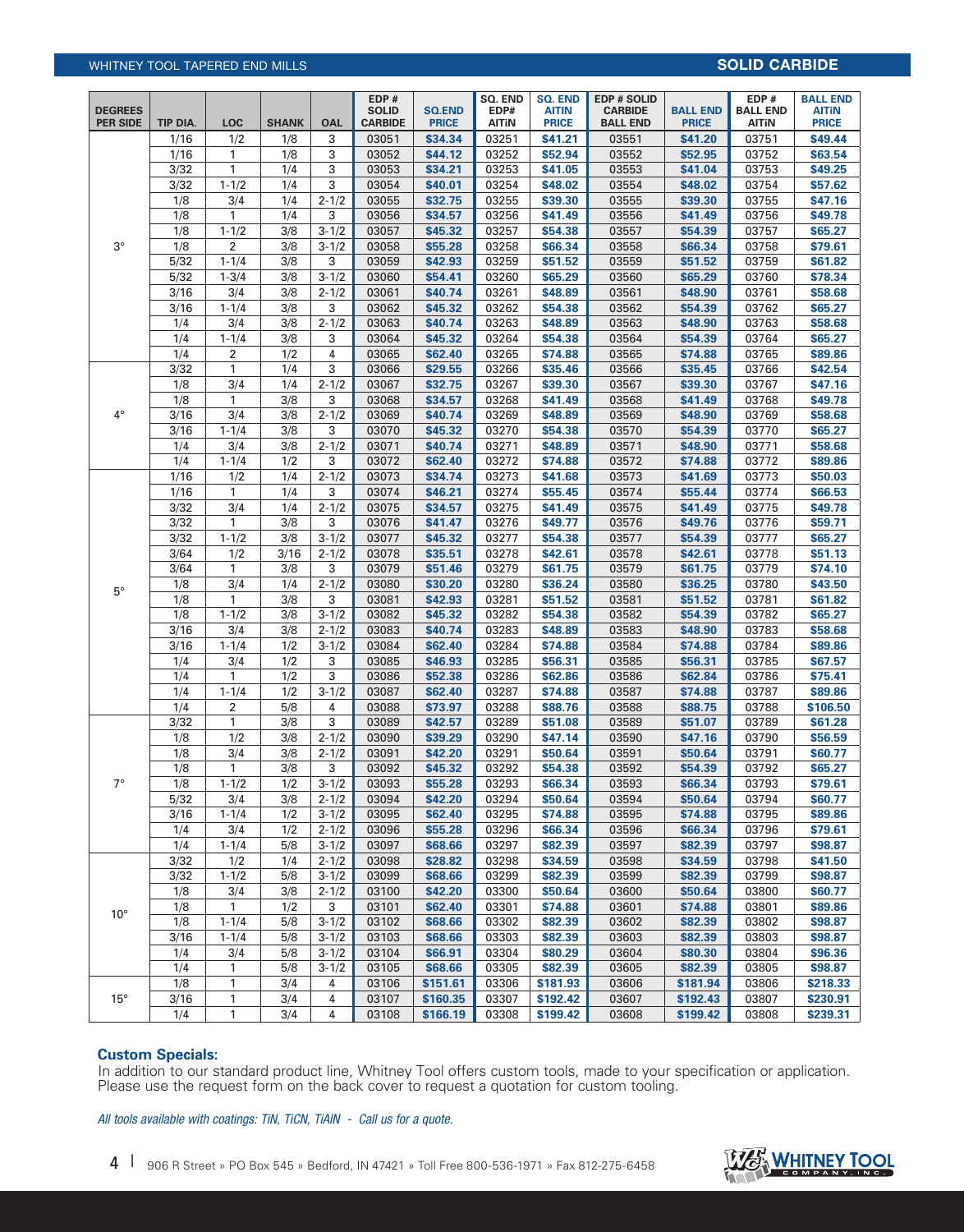# **High Speed Steel**

### **Standard Dimensions:**

**Degrees Per Side:** 

1/2°, 1°, 1-1/2°, 2°, 3°, 4°, 5°, 7° , 10°, 15°, 20° , 25°, 30°, 45°

**Length Of Cut (LOC):** 

1/4 inch - 6 inches (1/4" increments)



| <b>DEGREES</b><br><b>PER SIDE</b> | TIP DIA.   | <b>LOC</b>             | <b>SHANK</b> | <b>OAL</b>             | EDP#<br><b>HSS</b><br><b>SO. END</b> | <b>SQ. END</b><br><b>PRICE</b> | SQ. END<br>EDP#<br>TiN | <b>SQ. END</b><br><b>TIN</b><br><b>PRICE</b> | EDP#<br><b>HSS</b><br><b>BALL END</b> | <b>BALL END</b><br><b>PRICE</b> | EDP#<br><b>BALL END</b><br>TiN | <b>BALL END</b><br><b>TiN</b><br><b>PRICE</b> |
|-----------------------------------|------------|------------------------|--------------|------------------------|--------------------------------------|--------------------------------|------------------------|----------------------------------------------|---------------------------------------|---------------------------------|--------------------------------|-----------------------------------------------|
|                                   | 3/32       | 1/2                    | 3/8          | $2 - 1/2$              | 01000                                | \$16.83                        | 01500                  | \$21.03                                      | 02000                                 | \$20.19                         | 02500                          | \$25.24                                       |
|                                   | 3/32       | 3/4                    | 3/8          | $2 - 1/2$              | 01001                                | \$18.16                        | 01501                  | \$22.70                                      | 02001                                 | \$21.80                         | 02501                          | \$27.25                                       |
|                                   | 3/32       | $1 - 1/4$              | 3/8          | $3 - 1/8$              | 01002                                | \$20.52                        | 01502                  | \$25.65                                      | 02002                                 | \$24.62                         | 02502                          | \$30.78                                       |
|                                   | 1/8        | 1/4                    | 3/8          | $2 - 1/2$              | 01003                                | \$15.81                        | 01503                  | \$19.76                                      | 02003                                 | \$18.97                         | 02503                          | \$23.71                                       |
|                                   | 1/8        | 1/2                    | 3/8          | $2 - 1/2$              | 01004                                | \$17.16                        | 01504                  | \$21.45                                      | 02004                                 | \$20.58                         | 02504                          | \$25.72                                       |
|                                   | 1/8        | 3/4                    | 3/8          | $2 - 1/2$              | 01005                                | \$18.16                        | 01505                  | \$22.70                                      | 02005                                 | \$21.80                         | 02505                          | \$27.25                                       |
|                                   | 1/8        | $\mathbf{1}$           | 3/8          | $2 - 7/8$              | 01006                                | \$20.19                        | 01506                  | \$25.24                                      | 02006                                 | \$24.23                         | 02506                          | \$30.29                                       |
|                                   | 1/8        | $1 - 1/4$              | 3/8          | $3 - 1/8$              | 01007                                | \$21.54                        | 01507                  | \$26.92                                      | 02007                                 | \$25.84                         | 02507                          | \$32.30                                       |
|                                   | 1/8        | $1 - 1/2$              | 3/8          | $3 - 1/4$              | 01008                                | \$23.57                        | 01508                  | \$29.46                                      | 02008                                 | \$28.29                         | 02508                          | \$35.36                                       |
|                                   | 3/16       | 3/4                    | 3/8          | $2 - 1/2$              | 01009                                | \$18.16                        | 01509                  | \$22.70                                      | 02009                                 | \$21.80                         | 02509                          | \$27.25                                       |
|                                   | 3/16       | $1 - 1/4$              | 3/8          | $3 - 1/8$              | 01010                                | \$22.22                        | 01510                  | \$27.77                                      | 02010                                 | \$26.65                         | 02510                          | \$33.32                                       |
|                                   | 3/16       | $1 - 3/4$              | 3/8          | $3 - 7/8$              | 01011                                | \$27.77                        | 01511                  | \$34.71                                      | 02011                                 | \$33.33                         | 02511                          | \$41.67                                       |
|                                   | 1/4        | 3/4                    | 3/8          | $2 - 1/2$              | 01012                                | \$18.41                        | 01512                  | \$23.01                                      | 02012                                 | \$22.09                         | 02512                          | \$27.61                                       |
|                                   | 1/4        | $1 - 1/4$              | 3/8          | $3 - 1/8$              | 01013                                | \$23.22                        | 01513                  | \$29.02                                      | 02013                                 | \$27.87                         | 02513                          | \$34.84                                       |
| $1/2^\circ$                       | 1/4        | $2 - 1/4$              | 3/8          | $4 - 1/4$              | 01014                                | \$30.13                        | 01514                  | \$37.66                                      | 02014                                 | \$36.16                         | 02514                          | \$45.20                                       |
|                                   | 1/4        | $3 - 1/4$              | 1/2          | $5 - 1/2$              | 01015                                | \$40.07                        | 01515                  | \$50.09                                      | 02015                                 | \$48.09                         | 02515                          | \$60.11                                       |
|                                   | 3/8        | $1 - 1/4$              | 1/2          | $3 - 1/8$              | 01016                                | \$26.84                        | 01516                  | \$33.55                                      | 02016                                 | \$32.20                         | 02516                          | \$40.25                                       |
|                                   | 3/8        | $2 - 1/4$              | 1/2          | $4 - 1/4$              | 01017                                | \$33.33                        | 01517                  | \$41.67                                      | 02017                                 | \$40.00                         | 02517                          | \$50.00                                       |
|                                   | 3/8        | $3 - 1/4$              | 1/2          | $5 - 1/2$              | 01018                                | \$44.54                        | 01518                  | \$55.67                                      | 02018                                 | \$53.45                         | 02518                          | \$66.81                                       |
|                                   | 1/2        | $1 - 1/4$              | 1/2          | $3 - 1/8$              | 01019                                | \$32.57                        | 01519                  | \$40.71                                      | 02019                                 | \$39.09                         | 02519                          | \$48.86                                       |
|                                   | 1/2        | $2 - 1/4$              | 1/2          | $4 - 1/4$              | 01020                                | \$39.23                        | 01520                  | \$49.04                                      | 02020                                 | \$47.07                         | 02520                          | \$58.84                                       |
|                                   | 1/2        | $3 - 1/4$              | 1/2          | $5 - 1/2$              | 01021                                | \$46.65                        | 01521                  | \$58.32                                      | 02021                                 | \$55.97                         | 02521                          | \$69.96                                       |
|                                   | 5/8        | $2 - 1/4$              | 5/8          | $4 - 1/2$              | 01022                                | \$53.81                        | 01522                  | \$67.26                                      | 02022                                 | \$64.58                         | 02522                          | \$80.72                                       |
|                                   | 5/8        | $3 - 1/4$              | 5/8          | $5 - 1/2$              | 01023                                | \$58.61                        | 01523                  | \$73.26                                      | 02023                                 | \$70.33                         | 02523                          | \$87.92                                       |
|                                   | 5/8        | $4 - 1/4$              | 5/8          | $6 - 1/2$              | 01024                                | \$65.75                        | 01524                  | \$82.19                                      | 02024                                 | \$79.43                         | 02524                          | \$99.29                                       |
|                                   | 3/4        | $2 - 1/4$              | 3/4          | $4 - 1/2$              | 01025                                | \$56.49                        | 01525                  | \$70.62                                      | 02025                                 | \$67.80                         | 02525                          | \$84.75                                       |
|                                   | 3/4<br>3/4 | $3 - 1/4$              | 3/4          | $5 - 3/4$              | 01026                                | \$66.78                        | 01526                  | \$83.48                                      | 02026                                 | \$80.14                         | 02526<br>02527                 | \$100.18                                      |
|                                   | 3/4        | $4 - 1/4$<br>$5 - 1/4$ | 3/4<br>3/4   | $6 - 3/4$<br>$7 - 3/4$ | 01027<br>01028                       | \$79.43<br>\$122.67            | 01527<br>01528         | \$99.29<br>\$153.33                          | 02027<br>02028                        | \$95.32<br>\$147.19             | 02528                          | \$119.15<br>\$183.99                          |
|                                   | 3/32       | 1/2                    | 3/8          | $2 - 1/2$              | 01029                                | \$17.16                        | 01529                  | \$21.45                                      | 02029                                 | \$20.58                         | 02529                          | \$25.72                                       |
|                                   | 3/32       | 3/4                    | 3/8          | $2 - 1/2$              | 01030                                | \$18.41                        | 01530                  | \$23.01                                      | 02030                                 | \$22.10                         | 02530                          | \$27.63                                       |
|                                   | 3/32       | $1 - 1/4$              | 3/8          | $3 - 1/8$              | 01031                                | \$20.77                        | 01531                  | \$25.96                                      | 02031                                 | \$24.91                         | 02531                          | \$31.14                                       |
|                                   | 1/8        | 1/4                    | 3/8          | $2 - 1/2$              | 01032                                | \$16.57                        | 01532                  | \$20.71                                      | 02032                                 | \$19.87                         | 02532                          | \$24.84                                       |
|                                   | 1/8        | 1/2                    | 3/8          | $2 - 1/2$              | 01033                                | \$17.25                        | 01533                  | \$21.56                                      | 02033                                 | \$20.70                         | 02533                          | \$25.88                                       |
|                                   | 1/8        | 3/4                    | 3/8          | $2 - 1/2$              | 01034                                | \$18.41                        | 01534                  | \$23.01                                      | 02034                                 | \$22.09                         | 02534                          | \$27.61                                       |
|                                   | 1/8        | 1                      | 3/8          | $2 - 7/8$              | 01035                                | \$20.52                        | 01535                  | \$25.65                                      | 02035                                 | \$24.62                         | 02535                          | \$30.78                                       |
|                                   | 1/8        | $1 - 1/4$              | 3/8          | $3 - 1/8$              | 01036                                | \$21.62                        | 01536                  | \$27.03                                      | 02036                                 | \$25.94                         | 02536                          | \$32.43                                       |
|                                   | 1/8        | $1 - 1/2$              | 3/8          | $3 - 1/4$              | 01037                                | \$23.88                        | 01537                  | \$29.86                                      | 02037                                 | \$28.67                         | 02537                          | \$35.83                                       |
|                                   | 1/8        | $\overline{a}$         | 3/8          | $3 - 7/8$              | 01038                                | \$29.88                        | 01538                  | \$37.36                                      | 02038                                 | \$35.86                         | 02538                          | \$44.82                                       |
| $1^{\circ}$                       | 3/16       | 3/4                    | 3/8          | $2 - 1/2$              | 01039                                | \$18.58                        | 01539                  | \$23.22                                      | 02039                                 | \$22.30                         | 02539                          | \$27.88                                       |
|                                   | 3/16       | $1 - 1/4$              | 3/8          | $3 - 1/8$              | 01040                                | \$22.38                        | 01540                  | \$27.97                                      | 02040                                 | \$26.84                         | 02540                          | \$33.55                                       |
|                                   | 3/16       | $\overline{2}$         | 3/8          | $3 - 7/8$              | 01041                                | \$31.41                        | 01541                  | \$39.26                                      | 02041                                 | \$37.68                         | 02541                          | \$47.10                                       |
|                                   | 1/4        | 3/4                    | 3/8          | $2 - 1/2$              | 01042                                | \$18.83                        | 01542                  | \$23.53                                      | 02042                                 | \$22.59                         | 02542                          | \$28.24                                       |
|                                   | 1/4        | $1 - 1/4$              | 3/8          | $3 - 1/8$              | 01043                                | \$23.39                        | 01543                  | \$29.24                                      | 02043                                 | \$28.07                         | 02543                          | \$35.09                                       |
|                                   | 1/4        | $2 - 1/4$              | 3/8          | $4 - 1/4$              | 01044                                | \$32.25                        | 01544                  | \$40.31                                      | 02044                                 | \$38.68                         | 02544                          | \$48.35                                       |
|                                   | 1/4        | $3 - 1/4$              | 1/2          | $5 - 1/2$              | 01045                                | \$43.70                        | 01545                  | \$54.62                                      | 02045                                 | \$52.43                         | 02545                          | \$65.54                                       |
|                                   | 3/8        | $1 - 1/4$              | 1/2          | $3 - 1/8$              | 01046                                | \$28.28                        | 01546                  | \$35.34                                      | 02046                                 | \$33.94                         | 02546                          | \$42.43                                       |
|                                   | 3/8        | $2 - 1/4$              | 1/2          | $4 - 1/4$              | 01047                                | \$35.87                        | 01547                  | \$44.84                                      | 02047                                 | \$43.04                         | 02547                          | \$53.80                                       |
|                                   | 3/8        | $3 - 1/4$              | 1/2          | $5 - 1/2$              | 01048                                | \$46.88                        | 01548                  | \$58.61                                      | 02048                                 | \$56.28                         | 02548                          | \$70.34                                       |
|                                   | 1/2        | $1 - 1/4$              | 1/2          | $3 - 1/8$              | 01049                                | \$33.16                        | 01549                  | \$41.45                                      | 02049                                 | \$39.80                         | 02549                          | \$49.75                                       |



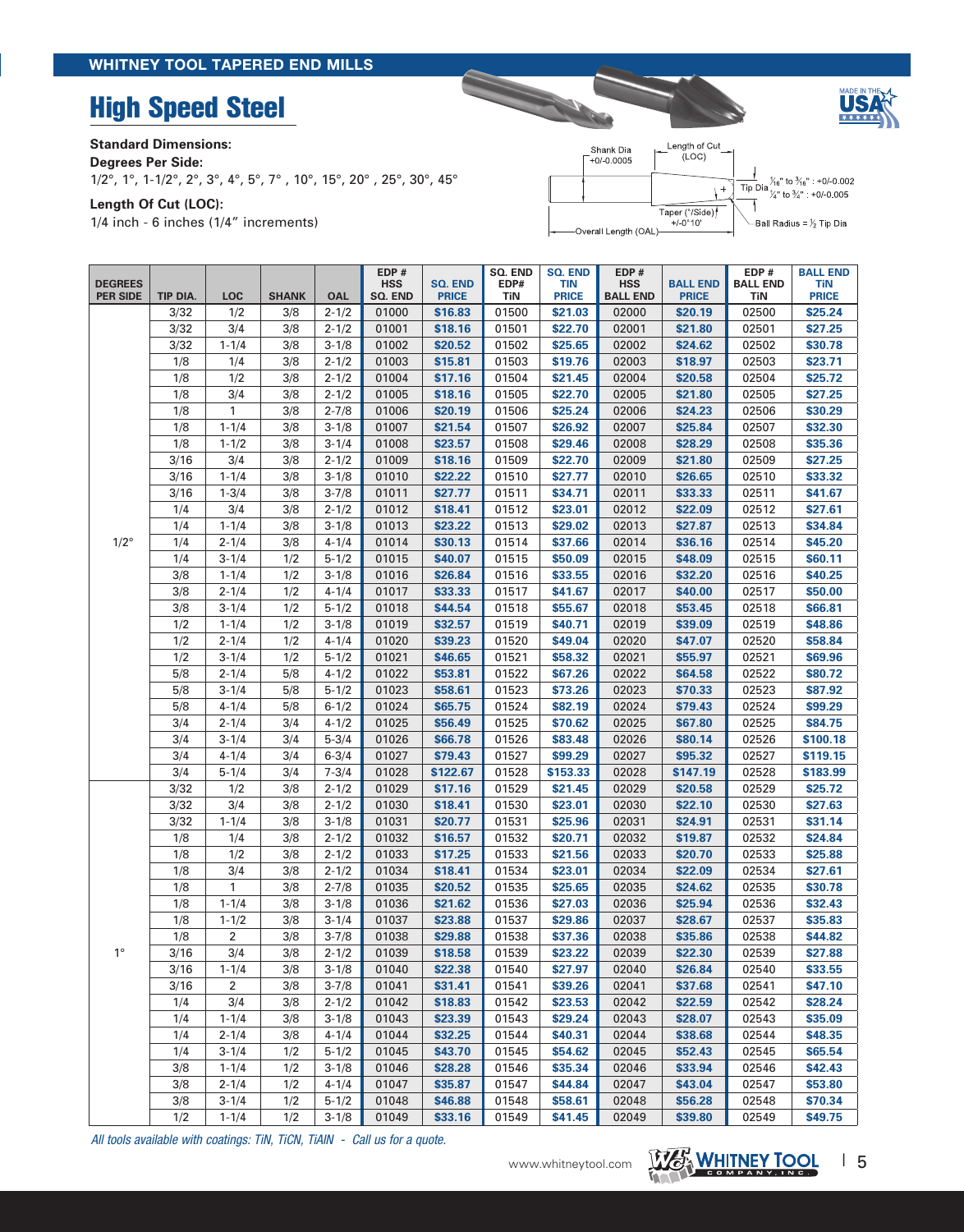# Whitney Tool Tapered END MILLS **HIGH SPEED STEEL**

|                                   |              |                        |              |                        | EDP#                  |                                | SQ. END        | <b>SQ. END</b>             | EDP#                          |                                 | EDP#                   | <b>BALL END</b>     |
|-----------------------------------|--------------|------------------------|--------------|------------------------|-----------------------|--------------------------------|----------------|----------------------------|-------------------------------|---------------------------------|------------------------|---------------------|
| <b>DEGREES</b><br><b>PER SIDE</b> | TIP DIA.     | <b>LOC</b>             | <b>SHANK</b> | OAL                    | <b>HSS</b><br>SQ. END | <b>SQ. END</b><br><b>PRICE</b> | EDP#<br>TiN    | <b>TIN</b><br><b>PRICE</b> | <b>HSS</b><br><b>BALL END</b> | <b>BALL END</b><br><b>PRICE</b> | <b>BALL END</b><br>TiN | TiN<br><b>PRICE</b> |
|                                   | 1/2          | $2 - 1/4$              | 1/2          | $4 - 1/4$              | 01050                 | \$40.77                        | 01550          | \$50.96                    | 02050                         | \$48.91                         | 02550                  | \$61.14             |
|                                   | 1/2          | $3 - 1/4$              | 1/2          | $5 - 1/2$              | 01051                 | \$50.43                        | 01551          | \$63.04                    | 02051                         | \$60.52                         | 02551                  | \$75.65             |
|                                   | 5/8          | $2 - 1/4$              | 5/8          | $4 - 1/2$              | 01052                 | \$55.59                        | 01552          | \$69.49                    | 02052                         | \$66.71                         | 02552                  | \$83.39             |
|                                   | 5/8          | $3 - 1/4$              | 5/8          | $5 - 1/2$              | 01053                 | \$60.48                        | 01553          | \$75.60                    | 02053                         | \$72.57                         | 02553                  | \$90.71             |
| $1^{\circ}$                       | 5/8          | $4 - 1/4$              | 5/8          | $6 - 1/2$              | 01054                 | \$68.97                        | 01554          | \$86.21                    | 02054                         | \$82.77                         | 02554                  | \$103.46            |
|                                   | 3/4          | $2 - 1/4$              | 3/4          | $4 - 3/4$              | 01055                 | \$60.72                        | 01555          | \$75.91                    | 02055                         | \$72.87                         | 02555                  | \$91.09             |
|                                   | 3/4          | $3 - 1/4$              | 3/4          | $5 - 3/4$              | 01056                 | \$72.17                        | 01556          | \$90.22                    | 02056                         | \$86.61                         | 02556                  | \$108.26            |
|                                   | 3/4          | $4 - 1/4$              | 3/4          | $6 - 3/4$              | 01057                 | \$87.68                        | 01557          | \$109.60                   | 02057                         | \$105.22                        | 02557                  | \$131.52            |
|                                   | 3/4          | $5 - 1/4$              | 3/4          | $7 - 3/4$              | 01058                 | \$127.29                       | 01558          | \$159.11                   | 02058                         | \$152.74                        | 02558                  | \$190.92            |
|                                   | 3/32         | 1/2                    | 3/8          | $2 - 1/2$              | 01059                 | \$17.25                        | 01559          | \$21.56                    | 02059                         | \$20.70                         | 02559                  | \$25.87             |
|                                   | 3/32         | 3/4                    | 3/8          | $2 - 7/8$              | 01060                 | \$18.51                        | 01560          | \$23.13                    | 02060                         | \$22.22                         | 02560                  | \$27.77             |
|                                   | 3/32         | $\mathbf{1}$           | 3/8          | $2 - 7/8$              | 01061                 | \$20.52                        | 01561          | \$25.65                    | 02061                         | \$24.62                         | 02561                  | \$30.78             |
|                                   | 3/32         | $1 - 1/4$              | 3/8          | $3 - 1/8$              | 01062                 | \$21.12                        | 01562          | \$26.39                    | 02062                         | \$25.33                         | 02562                  | \$31.67             |
|                                   | 3/32         | $1 - 1/2$              | 3/8          | $3 - 1/4$              | 01063                 | \$22.38                        | 01563          | \$27.97                    | 02063                         | \$26.84                         | 02563                  | \$33.55             |
|                                   | 7/64         | 1                      | 3/8          | $2 - 7/8$              | 01064                 | \$20.70                        | 01564          | \$25.87                    | 02064                         | \$24.83                         | 02564                  | \$31.03             |
|                                   | 7/64         | $1 - 1/2$              | 3/8          | $3 - 1/4$              | 01065                 | \$22.71                        | 01565          | \$28.39                    | 02065                         | \$27.26                         | 02565                  | \$34.08             |
|                                   | 7/64         | $\overline{2}$         | 3/8          | $3 - 7/8$              | 01066                 | \$26.17                        | 01566          | \$32.72                    | 02066                         | \$31.41                         | 02566                  | \$39.26             |
|                                   | 1/8          | 1/2                    | 3/8          | $2 - 1/2$              | 01067                 | \$17.33                        | 01567          | \$21.67                    | 02067                         | \$20.80                         | 02567                  | \$26.00             |
|                                   | 1/8          | 3/4                    | 3/8          | $2 - 1/2$              | 01068                 | \$18.58                        | 01568          | \$23.22                    | 02068                         | \$22.30                         | 02568                  | \$27.88             |
|                                   | 1/8          | $\mathbf{1}$           | 3/8          | $2 - 7/8$              | 01069                 | \$20.77                        | 01569          | \$25.96                    | 02069                         | \$24.91                         | 02569                  | \$31.14             |
|                                   | 1/8          | $1 - 1/4$              | 3/8          | $3 - 1/8$              | 01070                 | \$22.22                        | 01570          | \$27.77                    | 02070                         | \$26.65                         | 02570                  | \$33.32             |
|                                   | 1/8          | $1 - 1/2$              | 3/8          | $3 - 1/4$              | 01071                 | \$24.06                        | 01571          | \$30.07                    | 02071                         | \$28.87                         | 02571                  | \$36.09             |
|                                   | 1/8          | $\overline{2}$         | 3/8          | $3 - 7/8$              | 01072                 | \$30.64                        | 01572          | \$38.30                    | 02072                         | \$36.77                         | 02572                  | \$45.96             |
|                                   | 5/32         | $\mathbf{1}$           | 3/8          | $2 - 7/8$              | 01073                 | \$20.87                        | 01573          | \$26.09                    | 02073                         | \$25.04                         | 02573                  | \$31.30             |
|                                   | 5/32         | $1 - 1/4$              | 3/8          | $3 - 1/4$              | 01074                 | \$22.51                        | 01574          | \$28.13                    | 02074                         | \$27.00                         | 02574                  | \$33.75             |
|                                   | 5/32         | $1 - 1/2$              | 3/8          | $3 - 1/4$              | 01075                 | \$24.06                        | 01575          | \$30.07                    | 02075                         | \$28.87                         | 02575                  | \$36.09             |
| $1 - 1/2$ °                       | 3/16         | 3/4                    | 3/8          | $2 - 1/2$              | 01076                 | \$18.54                        | 01576          | \$23.17                    | 02076                         | \$22.25                         | 02576                  | \$27.81             |
|                                   | 3/16         | $1 - 1/4$              | 3/8          | $3 - 1/8$              | 01077                 | \$22.55                        | 01577          | \$28.19                    | 02077                         | \$27.06                         | 02577                  | \$33.82             |
|                                   | 3/16         | $2 - 1/4$              | 3/8          | 4                      | 01078                 | \$32.48                        | 01578          | \$40.60                    | 02078                         | \$38.99                         | 02578                  | \$48.73             |
|                                   | 1/4          | 3/4                    | 3/8          | $2 - 1/2$              | 01079                 | \$19.00                        | 01579          | \$23.75                    | 02079                         | \$22.81                         | 02579                  | \$28.51             |
|                                   | 1/4          | $1 - 1/4$              | 3/8          | $3 - 1/8$              | 01080                 | \$23.57                        | 01580          | \$29.46                    | 02080                         | \$28.29                         | 02580                  | \$35.36             |
|                                   | 1/4          | $2 - 1/4$              | 1/2          | $4 - 1/4$              | 01081                 | \$31.41                        | 01581          | \$39.26                    | 02081                         | \$37.68                         | 02581                  | \$47.10             |
|                                   | 1/4          | $3 - 1/4$              | 1/2          | $5 - 1/2$              | 01082                 | \$45.81                        | 01582          | \$57.26<br>\$35.87         | 02082                         | \$54.97<br>\$34.43              | 02582                  | \$68.71             |
|                                   | 3/8<br>3/8   | $1 - 1/4$<br>$2 - 1/4$ | 1/2<br>1/2   | $3 - 1/8$<br>$4 - 1/4$ | 01083<br>01084        | \$28.70<br>\$37.54             | 01583<br>01584 | \$46.92                    | 02083<br>02084                | \$45.04                         | 02583<br>02584         | \$43.04<br>\$56.30  |
|                                   | 3/8          | $3 - 1/4$              | 5/8          | $5 - 1/2$              | 01085                 | \$47.83                        | 01585          | \$59.78                    | 02085                         | \$57.39                         | 02585                  | \$71.74             |
|                                   | 1/2          | $1 - 1/4$              | 1/2          | $3 - 1/8$              | 01086                 | \$33.25                        | 01586          | \$41.56                    | 02086                         | \$39.90                         | 02586                  | \$49.87             |
|                                   | 1/2          | $2 - 1/4$              | 1/2          | $4 - 1/4$              | 01087                 | \$42.00                        | 01587          | \$52.50                    | 02087                         | \$50.41                         | 02587                  | \$63.01             |
|                                   | 1/2          | $3 - 1/4$              | 5/8          | $5 - 1/2$              | 01088                 | \$54.74                        | 01588          | \$68.42                    | 02088                         | \$65.68                         | 02588                  | \$82.10             |
|                                   | 5/8          | $2 - 1/4$              | 3/4          | $4 - 1/2$              | 01089                 | \$60.55                        | 01589          | \$75.69                    | 02089                         | \$72.65                         | 02589                  | \$90.82             |
|                                   | 5/8          | $3 - 1/4$              | 3/4          | $5 - 1/2$              | 01090                 | \$65.09                        | 01590          | \$81.36                    | 02090                         | \$78.10                         | 02590                  | \$97.63             |
|                                   | 5/8          | $4 - 1/4$              | 3/4          | $6 - 1/2$              | 01091                 | \$74.03                        | 01591          | \$92.54                    | 02091                         | \$88.83                         | 02591                  | \$111.03            |
|                                   | 3/4          | $2 - 1/4$              | 3/4          | $4 - 3/4$              | 01092                 | \$67.29                        | 01592          | \$84.11                    | 02092                         | \$80.75                         | 02592                  | \$100.94            |
|                                   | 3/4          | $5 - 1/4$              | 1            | $7 - 3/4$              | 01093                 | \$138.09                       | 01593          | \$172.61                   | 02093                         | \$165.70                        | 02593                  | \$207.12            |
|                                   | 1/16         | 1/2                    | 3/8          | $2 - 5/8$              | 01094                 | \$20.45                        | 01594          | \$25.56                    | 02094                         | \$24.54                         | 02594                  | \$30.67             |
|                                   | 1/16         | 1                      | 3/8          | $2 - 7/8$              | 01095                 | \$21.54                        | 01595          | \$26.92                    | 02095                         | \$25.84                         | 02595                  | \$32.30             |
|                                   | 3/32         | 1/2                    | 3/8          | $2 - 1/2$              | 01096                 | \$17.33                        | 01596          | \$21.67                    | 02096                         | \$20.80                         | 02596                  | \$26.00             |
|                                   | 3/32         | 3/4                    | 3/8          | $2 - 1/2$              | 01097                 | \$18.65                        | 01597          | \$23.32                    | 02097                         | \$22.39                         | 02597                  | \$27.99             |
|                                   | 3/32         | $1 - 1/4$              | 3/8          | $3 - 1/4$              | 01098                 | \$21.36                        | 01598          | \$26.70                    | 02098                         | \$25.64                         | 02598                  | \$32.05             |
|                                   | 1/8          | 1/2                    | 3/8          | $2 - 1/2$              | 01099                 | \$17.67                        | 01599          | \$22.08                    | 02099                         | \$21.19                         | 02599                  | \$26.49             |
|                                   | 1/8          | 3/4                    | 3/8          | $2 - 1/2$              | 01100                 | \$18.83                        | 01600          | \$23.53                    | 02100                         | \$22.59                         | 02600                  | \$28.24             |
| $2^{\circ}$                       | 1/8          | $\mathbf{1}$           | 3/8          | $2 - 7/8$              | 01101                 | \$21.12                        | 01601          | \$26.39                    | 02101                         | \$25.33                         | 02601                  | \$31.67             |
|                                   | 1/8          | $1 - 1/4$              | 3/8          | $3 - 1/8$              | 01102                 | \$21.62                        | 01602          | \$27.03                    | 02102                         | \$25.94                         | 02602                  | \$32.43             |
|                                   | 1/8          | $1 - 1/2$              | 3/8          | $3 - 1/4$              | 01103                 | \$24.23                        | 01603          | \$30.29                    | 02103                         | \$29.09                         | 02603                  | \$36.36             |
|                                   | 1/8          | $\overline{2}$         | 3/8          | $3 - 7/8$              | 01104                 | \$32.48                        | 01604          | \$40.60                    | 02104                         | \$38.99                         | 02604                  | \$48.73             |
|                                   | 3/16<br>3/16 | 3/4<br>$1 - 1/4$       | 3/8<br>3/8   | $2 - 1/2$<br>$3 - 1/8$ | 01105<br>01106        | \$19.00<br>\$22.80             | 01605<br>01606 | \$23.75<br>\$28.50         | 02105<br>02106                | \$22.81<br>\$27.36              | 02605<br>02606         | \$28.51<br>\$34.20  |
|                                   | 3/16         | $\overline{2}$         | 3/8          | $3 - 7/8$              | 01107                 | \$33.16                        | 01607          | \$41.45                    | 02107                         | \$39.80                         | 02607                  | \$49.75             |
|                                   | 1/4          | 3/4                    | 3/8          | $2 - 1/2$              | 01108                 | \$19.00                        | 01608          | \$23.75                    | 02108                         | \$22.81                         | 02608                  | \$28.51             |

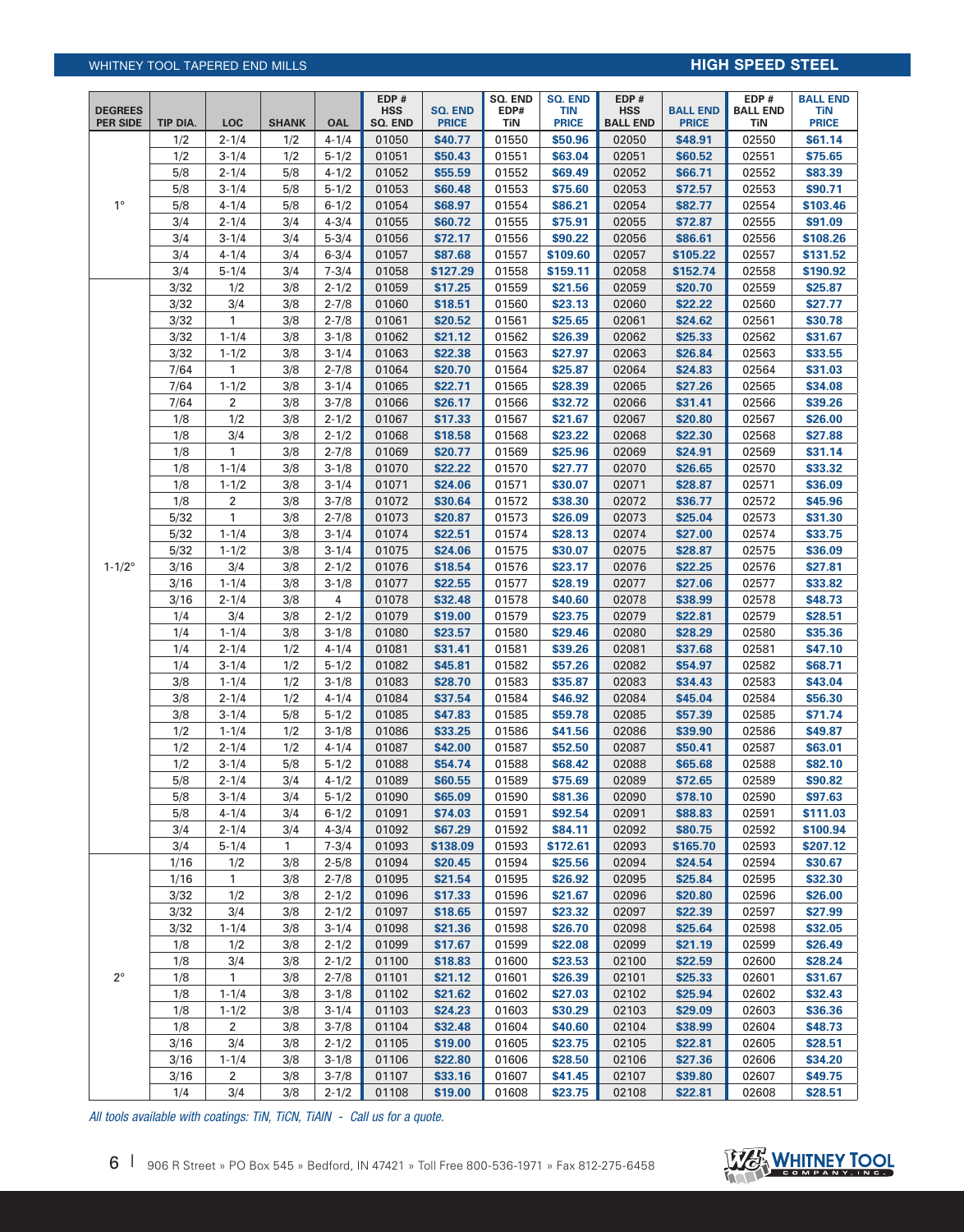# **HIGH SPEED STEEL** Whitney Tool Tapered END MILLS

| <b>DEGREES</b><br><b>PER SIDE</b> | TIP DIA.     | <b>LOC</b>       | <b>SHANK</b> | <b>OAL</b>             | EDP#<br><b>HSS</b><br>SQ. END | <b>SQ. END</b><br><b>PRICE</b> | <b>SO. END</b><br>EDP#<br>TiN | <b>SQ. END</b><br><b>TIN</b><br><b>PRICE</b> | EDP#<br><b>HSS</b><br><b>BALL END</b> | <b>BALL END</b><br><b>PRICE</b> | EDP#<br><b>BALL END</b><br>TiN | <b>BALL END</b><br>TiN<br><b>PRICE</b> |
|-----------------------------------|--------------|------------------|--------------|------------------------|-------------------------------|--------------------------------|-------------------------------|----------------------------------------------|---------------------------------------|---------------------------------|--------------------------------|----------------------------------------|
|                                   | 1/4          | $1 - 1/4$        | 3/8          | $3 - 1/8$              | 01109                         | \$23.88                        | 01609                         | \$29.86                                      | 02109                                 | \$28.67                         | 02609                          | \$35.83                                |
|                                   | 1/4          | $2 - 1/4$        | 1/2          | $4 - 1/4$              | 01110                         | \$33.67                        | 01610                         | \$42.08                                      | 02110                                 | \$40.41                         | 02610                          | \$50.51                                |
|                                   | 1/4          | $3 - 1/4$        | 1/2          | $5 - 1/2$              | 01111                         | \$50.01                        | 01611                         | \$62.52                                      | 02111                                 | \$60.01                         | 02611                          | \$75.02                                |
|                                   | 3/8          | $1 - 1/4$        | 1/2          | $3 - 1/8$              | 01112                         | \$31.23                        | 01612                         | \$39.04                                      | 02112                                 | \$37.48                         | 02612                          | \$46.85                                |
|                                   | 3/8          | $2 - 1/4$        | 1/2          | $4 - 1/4$              | 01113                         | \$39.06                        | 01613                         | \$48.82                                      | 02113                                 | \$46.87                         | 02613                          | \$58.59                                |
|                                   | 3/8          | $3 - 1/4$        | 5/8          | $5 - 1/2$              | 01114                         | \$52.20                        | 01614                         | \$65.25                                      | 02114                                 | \$62.65                         | 02614                          | \$78.32                                |
|                                   | 1/2          | $1 - 1/4$        | 1/2          | $3 - 1/8$              | 01115                         | \$33.58                        | 01615                         | \$41.97                                      | 02115                                 | \$40.30                         | 02615                          | \$50.38                                |
| $2^{\circ}$                       | 1/2          | $2 - 1/4$        | 1/2          | $4 - 1/4$              | 01116                         | \$42.42                        | 01616                         | \$53.03                                      | 02116                                 | \$50.91                         | 02616                          | \$63.64                                |
|                                   | 1/2          | $3 - 1/4$        | 5/8          | $5 - 1/2$              | 01117                         | \$63.06                        | 01617                         | \$78.82                                      | 02117                                 | \$74.78                         | 02617                          | \$93.48                                |
|                                   | 5/8          | $2 - 1/4$        | 3/4          | $4 - 1/2$              | 01118                         | \$63.49                        | 01618                         | \$79.37                                      | 02118                                 | \$76.19                         | 02618                          | \$95.24                                |
|                                   | 5/8          | $3 - 1/4$        | 3/4          | $5 - 1/2$              | 01119                         | \$67.29                        | 01619                         | \$84.11                                      | 02119                                 | \$80.75                         | 02619                          | \$100.94                               |
|                                   | 5/8          | $4 - 1/4$        | 3/4          | $6 - 1/2$              | 01120                         | \$76.13                        | 01620                         | \$95.16                                      | 02120                                 | \$91.36                         | 02620                          | \$114.20                               |
|                                   | 3/4          | $2 - 1/4$        | 3/4          | $4 - 1/2$              | 01121                         | \$74.62                        | 01621                         | \$93.28                                      | 02121                                 | \$89.54                         | 02621                          | \$111.92                               |
|                                   | 3/4          | $3 - 1/4$        | $\mathbf{1}$ | $5 - 3/4$              | 01122                         | \$85.74                        | 01622                         | \$107.17                                     | 02122                                 | \$102.90                        | 02622                          | \$128.62                               |
|                                   | 3/4          | $5 - 1/4$        | $\mathbf{1}$ | $7 - 3/4$              | 01123                         | \$146.59                       | 01623                         | \$183.24                                     | 02123                                 | \$175.91                        | 02623                          | \$219.89                               |
|                                   | 1/16         | 1/2              | 3/8          | $2 - 5/8$              | 01124                         | \$20.19                        | 01624                         | \$25.24                                      | 02124                                 | \$24.23                         | 02624                          | \$30.29                                |
|                                   | 1/16         | 3/4              | 3/8          | $2 - 7/8$              | 01125                         | \$20.64                        | 01625                         | \$25.80                                      | 02125                                 | \$24.77                         | 02625                          | \$30.96                                |
|                                   | 1/16         | 1                | 3/8          | $2 - 7/8$              | 01126                         | \$21.88                        | 01626                         | \$27.36                                      | 02126                                 | \$26.26                         | 02626                          | \$32.83                                |
|                                   | 0.07<br>3/32 | $1 - 1/2$<br>3/4 | 3/8<br>3/8   | $3 - 1/4$<br>$2 - 7/8$ | 01127<br>01128                | \$23.88<br>\$18.93             | 01627<br>01628                | \$29.86<br>\$23.66                           | 02127<br>02128                        | \$28.67<br>\$22.72              | 02627<br>02628                 | \$35.83<br>\$28.41                     |
|                                   | 3/32         | 1                | 3/8          | $2 - 7/8$              | 01129                         | \$20.70                        | 01629                         | \$25.87                                      | 02129                                 | \$24.83                         | 02629                          | \$31.03                                |
|                                   | 3/32         | $1 - 1/4$        | 3/8          | $3 - 1/8$              | 01130                         | \$21.46                        | 01630                         | \$26.83                                      | 02130                                 | \$25.75                         | 02630                          | \$32.19                                |
|                                   | 3/32         | $1 - 1/2$        | 3/8          | $3 - 1/4$              | 01131                         | \$22.55                        | 01631                         | \$28.19                                      | 02131                                 | \$27.06                         | 02631                          | \$33.82                                |
|                                   | 3/32         | $\overline{2}$   | 3/8          | $3 - 5/8$              | 01132                         | \$25.93                        | 01632                         | \$32.41                                      | 02132                                 | \$31.12                         | 02632                          | \$38.89                                |
|                                   | 3/32         | $2 - 1/2$        | 3/8          | $4 - 1/2$              | 01133                         | \$31.48                        | 01633                         | \$39.35                                      | 02133                                 | \$37.77                         | 02633                          | \$47.21                                |
|                                   | 7/64         | $\mathbf{1}$     | 3/8          | $2 - 7/8$              | 01134                         | \$20.61                        | 01634                         | \$25.76                                      | 02134                                 | \$24.72                         | 02634                          | \$30.91                                |
|                                   | 7/64         | $1 - 1/2$        | 3/8          | $3 - 1/4$              | 01135                         | \$22.97                        | 01635                         | \$28.71                                      | 02135                                 | \$27.58                         | 02635                          | \$34.47                                |
|                                   | 7/64         | $\overline{2}$   | 3/8          | $3 - 5/8$              | 01136                         | \$26.00                        | 01636                         | \$32.50                                      | 02136                                 | \$31.20                         | 02636                          | \$39.00                                |
|                                   | 1/8          | 3/4              | 3/8          | $2 - 1/2$              | 01137                         | \$19.00                        | 01637                         | \$23.75                                      | 02137                                 | \$22.81                         | 02637                          | \$28.51                                |
|                                   | 1/8          | 1                | 3/8          | $2 - 7/8$              | 01138                         | \$21.19                        | 01638                         | \$26.49                                      | 02138                                 | \$25.42                         | 02638                          | \$31.78                                |
|                                   | 1/8          | $1 - 1/4$        | 3/8          | $3 - 1/8$              | 01139                         | \$22.68                        | 01639                         | \$28.35                                      | 02139                                 | \$27.16                         | 02639                          | \$33.95                                |
|                                   | 1/8          | $1 - 1/2$        | 3/8          | $3 - 1/4$              | 01140                         | \$26.17                        | 01640                         | \$32.72                                      | 02140                                 | \$31.41                         | 02640                          | \$39.26                                |
|                                   | 1/8          | $\overline{2}$   | 3/8          | $3 - 5/8$              | 01141                         | \$33.58                        | 01641                         | \$41.97                                      | 02141                                 | \$40.30                         | 02641                          | \$50.38                                |
|                                   | 1/8          | $2 - 1/2$        | 3/8          | $4 - 1/2$              | 01142                         | \$38.30                        | 01642                         | \$47.88                                      | 02142                                 | \$45.97                         | 02642                          | \$57.46                                |
|                                   | 1/8          | 3                | 3/8          | 5                      | 01143                         | \$43.61                        | 01643                         | \$54.51                                      | 02143                                 | \$52.33                         | 02643                          | \$65.42                                |
| $3^\circ$                         | 1/8          | $1 - 1/8$        | 3/8          | $2 - 3/4$              | 01144                         | \$21.46                        | 01644                         | \$26.83                                      | 02144                                 | \$25.75                         | 02644                          | \$32.19                                |
|                                   | 5/32         | 1                | 3/8          | $2 - 7/8$              | 01145                         | \$21.46                        | 01645                         | \$26.83                                      | 02145                                 | \$25.75                         | 02645                          | \$32.19                                |
|                                   | 5/32         | $1 - 1/4$        | 3/8          | $3 - 1/8$              | 01146                         | \$22.38                        | 01646                         | \$27.97                                      | 02146                                 | \$26.84                         | 02646                          | \$33.55                                |
|                                   | 5/32         | $1 - 1/2$        | 3/8          | $3 - 1/4$              | 01147                         | \$23.29                        | 01647                         | \$29.11                                      | 02147                                 | \$27.96                         | 02647                          | \$34.95                                |
|                                   | 5/32         | $\overline{2}$   | 3/8          | $3 - 5/8$              | 01148                         | \$33.83                        | 01648                         | \$42.28                                      | 02148                                 | \$40.59                         | 02648                          | \$50.74                                |
|                                   | 3/16         | 3/4              | 3/8          | $2 - 1/2$              | 01149                         | \$19.51                        | 01649                         | \$24.38                                      | 02149                                 | \$23.41                         | 02649                          | \$29.26                                |
|                                   | 3/16         | $1 - 1/4$        | 3/8          | $3 - 1/8$              | 01150                         | \$23.57                        | 01650                         | \$29.46                                      | 02150                                 | \$28.29                         | 02650                          | \$35.36                                |
|                                   | 3/16         | $1 - 1/2$        | 3/8          | $3 - 1/8$              | 01151                         | \$27.01                        | 01651                         | \$33.77                                      | 02151                                 | \$32.41                         | 02651                          | \$40.51                                |
|                                   | 3/16         | $\overline{2}$   | 1/2          | $4 - 1/8$              | 01152                         | \$34.10                        | 01652                         | \$42.63                                      | 02152                                 | \$40.93                         | 02652                          | \$51.16                                |
|                                   | 3/16         | $2 - 1/2$        | 1/2          | $4 - 1/2$              | 01153                         | \$41.42                        | 01653                         | \$51.78                                      | 02153                                 | \$49.70                         | 02653                          | \$62.12                                |
|                                   | 3/16         | 3                | 1/2          | 5                      | 01154                         | \$48.00                        | 01654                         | \$60.00                                      | 02154                                 | \$57.61                         | 02654                          | \$72.01                                |
|                                   | 3/16         | $3 - 1/4$        | 5/8          | $5 - 1/2$              | 01155                         | \$54.58                        | 01655                         | \$68.22                                      | 02155                                 | \$65.49                         | 02655                          | \$81.87                                |
|                                   | 3/16         | 4                | 5/8          | $6 - 1/2$              | 01156                         | \$66.19                        | 01656                         | \$82.74                                      | 02156                                 | \$79.43                         | 02656                          | \$99.29                                |
|                                   | 3/16         | 5                | 3/4          | $7 - 1/4$              | 01157                         | \$105.13                       | 01657                         | \$131.41                                     | 02157                                 | \$126.16                        | 02657                          | \$157.70                               |
|                                   | 1/4          | 3/4              | 3/8          | $2 - 1/2$              | 01158                         | \$20.19                        | 01658                         | \$25.24                                      | 02158                                 | \$24.23                         | 02658                          | \$30.29                                |
|                                   | 1/4          | 1                | 3/8          | $2 - 3/4$              | 01159                         | \$21.96                        | 01659                         | \$27.45                                      | 02159                                 | \$26.35                         | 02659                          | \$32.93                                |
|                                   | 1/4          | $1 - 1/4$        | 3/8          | $3 - 1/8$              | 01160                         | \$23.88                        | 01660                         | \$29.86                                      | 02160                                 | \$28.67                         | 02660                          | \$35.83                                |
|                                   | 1/4          | $2 - 1/4$        | 1/2          | $4 - 1/4$              | 01161                         | \$37.80                        | 01661                         | \$47.25                                      | 02161                                 | \$45.36                         | 02661                          | \$56.70                                |
|                                   | 1/4          | $3 - 1/4$        | 5/8          | $5 - 1/2$              | 01162                         | \$63.25                        | 01662                         | \$79.06                                      | 02162                                 | \$75.90                         | 02662                          | \$94.87                                |
|                                   | 1/4          | 4                | 5/8          | $6 - 1/2$              | 01163                         | \$68.48                        | 01663                         | \$85.60                                      | 02163                                 | \$82.17                         | 02663                          | \$102.72                               |
|                                   | 1/4          | 5                | 3/4          | $7 - 3/8$              | 01164                         | \$113.99                       | 01664                         | \$142.48                                     | 02164                                 | \$136.77                        | 02664                          | \$170.96                               |

## **Custom Specials:**

In addition to our standard product line, Whitney Tool offers custom tools, made to your specification or application. Please use the request form on the back cover to request a quotation for custom tooling.

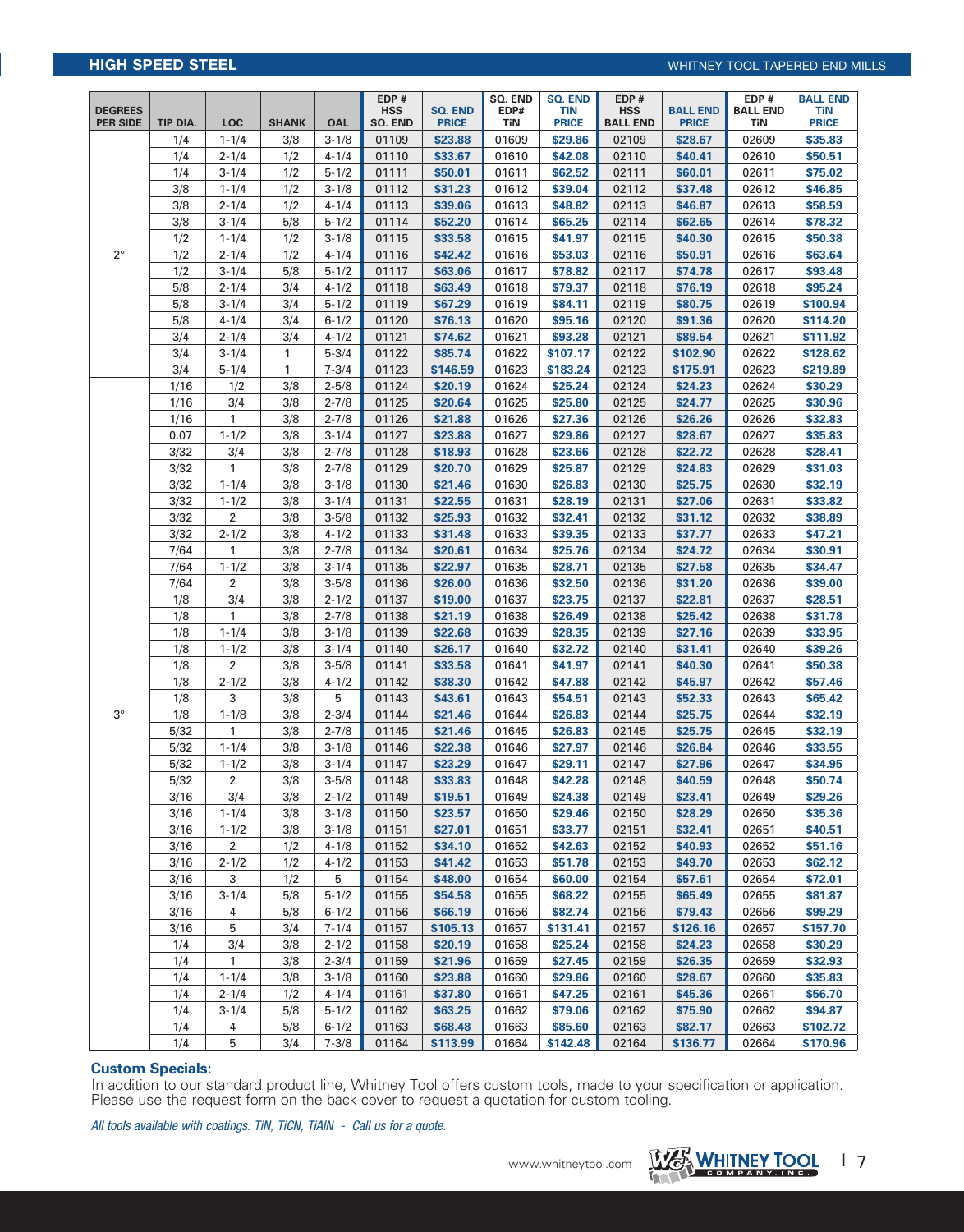# Whitney Tool Tapered END MILLS **HIGH SPEED STEEL**

|                                   |            |                        |              |                        | EDP#                  |                                | SQ. END        | <b>SQ. END</b>      | EDP#                          |                                 | EDP#                   | <b>BALL END</b>     |
|-----------------------------------|------------|------------------------|--------------|------------------------|-----------------------|--------------------------------|----------------|---------------------|-------------------------------|---------------------------------|------------------------|---------------------|
| <b>DEGREES</b><br><b>PER SIDE</b> | TIP DIA.   | <b>LOC</b>             | <b>SHANK</b> | <b>OAL</b>             | <b>HSS</b><br>SQ. END | <b>SQ. END</b><br><b>PRICE</b> | EDP#<br>TiN    | TIN<br><b>PRICE</b> | <b>HSS</b><br><b>BALL END</b> | <b>BALL END</b><br><b>PRICE</b> | <b>BALL END</b><br>TiN | TiN<br><b>PRICE</b> |
|                                   | 3/8        | $1 - 1/4$              | 1/2          | $3 - 1/8$              | 01165                 | \$32.32                        | 01665          | \$40.40             | 02165                         | \$38.77                         | 02665                  | \$48.47             |
|                                   | 3/8        | $2 - 1/4$              | 5/8          | $4 - 1/4$              | 01166                 | \$51.45                        | 01666          | \$64.06             | 02166                         | \$60.89                         | 02666                  | \$76.09             |
|                                   | 3/8        | $3 - 1/4$              | 3/4          | $5 - 1/2$              | 01167                 | \$73.96                        | 01667          | \$92.45             | 02167                         | \$88.74                         | 02667                  | \$110.92            |
|                                   | 3/8        | 4                      | 3/4          | $6 - 1/2$              | 01168                 | \$88.36                        | 01668          | \$110.45            | 02168                         | \$106.03                        | 02668                  | \$132.54            |
|                                   | 3/8        | 5                      | 3/4          | $7 - 1/2$              | 01169                 | \$123.09                       | 01669          | \$153.86            | 02169                         | \$147.70                        | 02669                  | \$184.62            |
|                                   | 1/2        | $1 - 1/4$              | 1/2          | $3 - 1/8$              | 01170                 | \$34.68                        | 01670          | \$43.35             | 02170                         | \$41.62                         | 02670                  | \$52.03             |
|                                   | 1/2        | $2 - 1/4$              | 5/8          | $4 - 1/4$              | 01171                 | \$60.89                        | 01671          | \$76.09             | 02171                         | \$70.01                         | 02671                  | \$88.76             |
|                                   | 1/2        | $2 - 1/4$              | 1/2          | $4 - 1/8$              | 01172                 | \$50.43                        | 01672          | \$63.04             | 02172                         | \$60.52                         | 02672                  | \$75.65             |
|                                   | 1/2        | $3 - 1/4$              | 3/4          | $5 - 1/2$              | 01173                 | \$82.58                        | 01673          | \$103.22            | 02173                         | \$99.10                         | 02673                  | \$123.88            |
| $3^\circ$                         | 1/2        | 4                      | 3/4          | $6 - 1/2$              | 01174                 | \$105.97                       | 01674          | \$132.46            | 02174                         | \$127.17                        | 02674                  | \$158.97            |
|                                   | 1/2        | 5                      | 1            | $7 - 1/2$              | 01175                 | \$145.49                       | 01675          | \$181.87            | 02175                         | \$174.59                        | 02675                  | \$218.24            |
|                                   | 5/8        | $2 - 1/4$              | 3/4          | $4 - 1/2$              | 01176                 | \$73.01                        | 01676          | \$91.27             | 02176                         | \$87.62                         | 02676                  | \$109.53            |
|                                   | 5/8        | $3 - 1/4$              | 3/4          | $5 - 1/2$              | 01177                 | \$104.29                       | 01677          | \$130.36            | 02177                         | \$125.14                        | 02677                  | \$156.43            |
|                                   | 5/8        | 4                      | 1            | $6 - 1/2$              | 01178                 | \$123.99                       | 01678          | \$154.98            | 02178                         | \$148.80                        | 02678                  | \$186.00            |
|                                   | 5/8        | 5                      | 1            | $7 - 1/2$              | 01179                 | \$157.62                       | 01679          | \$197.03            | 02179                         | \$189.16                        | 02679                  | \$236.45            |
|                                   | 3/4        | $2 - 1/4$              | 1            | $4 - 3/4$              | 01180                 | \$85.41                        | 01680          | \$106.76            | 02180                         | \$102.49                        | 02680                  | \$128.12            |
|                                   | 3/4        | $3 - 1/4$              | 1            | $5 - 3/4$              | 01181                 | \$134.03                       | 01681          | \$167.54            | 02181                         | \$160.84                        | 02681                  | \$201.05            |
|                                   | 3/4        | 4                      | 1            | $6 - 1/2$              | 01182                 | \$157.96                       | 01682          | \$197.45            | 02182                         | \$189.55                        | 02682                  | \$236.94            |
|                                   | 3/4        | 5                      | 1            | $7 - 1/2$              | 01183                 | \$185.70                       | 01683          | \$232.12            | 02183                         | \$222.83                        | 02683                  | \$278.53            |
|                                   | 3/32       | $\mathbf{1}$           | 3/8          | $2 - 7/8$              | 01184                 | \$23.29                        | 01684          | \$29.11             | 02184                         | \$27.96                         | 02684                  | \$34.95             |
|                                   | 1/8        | 3/4                    | 3/8          | $2 - 1/2$              | 01185                 | \$19.42                        | 01685          | \$24.28             | 02185                         | \$23.30                         | 02685                  | \$29.13             |
|                                   | 1/8        | 1                      | 3/8          | $2 - 7/8$              | 01186                 | \$21.62                        | 01686          | \$27.03             | 02186                         | \$25.94                         | 02686                  | \$32.43             |
|                                   | 1/8        | $1 - 1/2$              | 3/8          | $3 - 1/4$              | 01187                 | \$26.52                        | 01687          | \$33.15             | 02187                         | \$31.83                         | 02687                  | \$39.78             |
|                                   | 1/8        | $\overline{2}$         | 1/2          | $3 - 7/8$              | 01188                 | \$36.64                        | 01688          | \$45.80             | 02188                         | \$43.96                         | 02688                  | \$54.95             |
|                                   | 1/8        | $2 - 1/2$              | 1/2          | $4 - 1/2$              | 01189                 | \$42.25                        | 01689          | \$52.81             | 02189                         | \$50.71                         | 02689                  | \$63.39             |
|                                   | 3/16       | 3/4                    | 3/8          | $2 - 1/2$              | 01190                 | \$19.86                        | 01690          | \$24.82             | 02190                         | \$23.83                         | 02690                  | \$29.78             |
|                                   | 3/16       | $1 - 1/4$              | 3/8          | $3 - 1/8$              | 01191                 | \$28.43                        | 01691          | \$35.54             | 02191                         | \$34.13                         | 02691                  | \$42.66             |
|                                   | 3/16       | $2 - 1/2$              | 1/2          | $4 - 1/2$              | 01192                 | \$54.90                        | 01692          | \$68.62             | 02192                         | \$65.87                         | 02692                  | \$82.34             |
|                                   | 3/16       | $3 - 1/4$              | 5/8          | $5 - 1/2$              | 01193                 | \$76.33                        | 01693          | \$95.42             | 02193                         | \$91.61                         | 02693                  | \$114.51            |
|                                   | 3/16       | 4                      | 3/4          | $6 - 1/2$              | 01194                 | \$101.33                       | 01694          | \$126.67            | 02194                         | \$121.61                        | 02694                  | \$152.01            |
| $4^{\circ}$                       | 1/4        | 3/4                    | 3/8          | $2 - 1/2$              | 01195                 | \$21.54                        | 01695          | \$26.92             | 02195                         | \$25.84                         | 02695                  | \$32.30             |
|                                   | 1/4        | $1 - 1/4$              | 1/2          | $3 - 1/8$              | 01196                 | \$28.94                        | 01696          | \$36.18             | 02196                         | \$34.74                         | 02696                  | \$43.42             |
|                                   | 1/4        | $2 - 1/4$              | 5/8          | $4 - 1/4$              | 01197                 | \$45.97                        | 01697          | \$57.46             | 02197                         | \$55.16                         | 02697                  | \$68.95             |
|                                   | 1/4        | $3 - 1/4$              | 3/4          | $5 - 1/2$              | 01198                 | \$75.65                        | 01698          | \$94.57             | 02198                         | \$90.77                         | 02698                  | \$113.46            |
|                                   | 1/4        | 4                      | 3/4          | $6 - 1/2$              | 01199                 | \$105.97                       | 01699          | \$132.46            | 02199                         | \$127.17                        | 02699                  | \$158.97            |
|                                   | 3/8<br>3/8 | $1 - 1/4$<br>$2 - 1/4$ | 1/2<br>5/8   | $3 - 1/8$<br>$4 - 1/4$ | 01200                 | \$38.39                        | 01700<br>01701 | \$47.99             | 02200                         | \$46.07                         | 02700<br>02701         | \$57.59<br>\$81.34  |
|                                   | 3/8        | $3 - 1/4$              | 3/4          | $5 - 1/2$              | 01201<br>01202        | \$54.23<br>\$89.30             | 01702          | \$67.79<br>\$111.63 | 02201<br>02202                | \$65.07<br>\$107.16             | 02702                  | \$133.95            |
|                                   | 3/8        | 4                      | 3/4          | $6 - 1/2$              | 01203                 | \$133.61                       | 01703          | \$167.01            | 02203                         | \$160.33                        | 02703                  | \$200.42            |
|                                   | 1/2        | $1 - 1/4$              | 1/2          | $3 - 1/8$              | 01204                 | \$44.71                        | 01704          | \$55.89             | 02204                         | \$53.65                         | 02704                  | \$67.07             |
|                                   | 1/2        | $2 - 1/4$              | 3/4          | $4 - 1/2$              | 01205                 | \$75.48                        | 01705          | \$94.35             | 02205                         | \$90.57                         | 02705                  | \$113.21            |
|                                   | 1/2        | $3 - 1/4$              | 3/4          | $5 - 1/2$              | 01206                 | \$113.32                       | 01706          | \$141.65            | 02206                         | \$135.97                        | 02706                  | \$169.96            |
|                                   | 1/2        | 4                      | $\mathbf{1}$ | $6 - 1/2$              | 01207                 | \$161.42                       | 01707          | \$201.78            | 02207                         | \$193.70                        | 02707                  | \$242.12            |
|                                   | 1/16       | 1/2                    | 3/8          | $2 - 5/8$              | 01208                 | \$20.52                        | 01708          | \$25.65             | 02208                         | \$24.62                         | 02708                  | \$30.78             |
|                                   | 1/16       | 3/4                    | 3/8          | $2 - 7/8$              | 01209                 | \$21.46                        | 01709          | \$26.83             | 02209                         | \$25.75                         | 02709                  | \$32.19             |
|                                   | 1/16       | 1                      | 3/8          | $3 - 1/4$              | 01210                 | \$22.38                        | 01710          | \$27.97             | 02210                         | \$26.84                         | 02710                  | \$33.55             |
|                                   | 1/16       | $1 - 1/2$              | 3/8          | $3 - 1/4$              | 01211                 | \$25.58                        | 01711          | \$31.97             | 02211                         | \$30.70                         | 02711                  | \$38.37             |
|                                   | 1/16       | $1 - 1/2$              | 3/8          | $3 - 1/4$              | 01212                 | \$25.75                        | 01712          | \$32.19             | 02212                         | \$30.90                         | 02712                  | \$38.62             |
|                                   | 3/32       | 1/2                    | 3/8          | $2 - 5/8$              | 01213                 | \$20.45                        | 01713          | \$25.56             | 02213                         | \$24.54                         | 02713                  | \$30.67             |
|                                   | 3/32       | 3/4                    | 3/8          | $2 - 1/2$              | 01214                 | \$20.70                        | 01714          | \$25.87             | 02214                         | \$24.83                         | 02714                  | \$31.03             |
| $5^{\circ}$                       | 3/32       | $\mathbf{1}$           | 3/8          | $2 - 7/8$              | 01215                 | \$21.12                        | 01715          | \$26.39             | 02215                         | \$25.33                         | 02715                  | \$31.67             |
|                                   | 3/32       | $1 - 1/4$              | 3/8          | $3 - 1/8$              | 01216                 | \$22.22                        | 01716          | \$27.77             | 02216                         | \$26.65                         | 02716                  | \$33.32             |
|                                   | 3/32       | $1 - 1/2$              | 3/8          | $3 - 1/4$              | 01217                 | \$22.87                        | 01717          | \$28.59             | 02217                         | \$27.45                         | 02717                  | \$34.31             |
|                                   | 3/32       | $1 - 3/4$              | 1/2          | $3 - 7/8$              | 01218                 | \$24.06                        | 01718          | \$30.07             | 02218                         | \$28.87                         | 02718                  | \$36.09             |
|                                   | 3/32       | $\overline{2}$         | 1/2          | $3 - 7/8$              | 01219                 | \$26.59                        | 01719          | \$33.24             | 02219                         | \$31.91                         | 02719                  | \$39.89             |
|                                   | 3/32       | $2 - 1/2$              | 1/2          | $4 - 1/2$              | 01220                 | \$34.52                        | 01720          | \$43.15             | 02220                         | \$41.42                         | 02720                  | \$51.78             |
|                                   | 7/64       | 1                      | 3/8          | $2 - 7/8$              | 01221                 | \$21.19                        | 01721          | \$26.49             | 02221                         | \$25.42                         | 02721                  | \$31.78             |
|                                   | 7/64       | $1 - 1/2$              | 3/8          | $3 - 1/4$              | 01222                 | \$23.29                        | 01722          | \$29.11             | 02222                         | \$27.96                         | 02722                  | \$34.95             |
|                                   | 7/64       | $\overline{a}$         | 1/2          | $3 - 7/8$              | 01223                 | \$26.59                        | 01723          | \$33.24             | 02223                         | \$31.91                         | 02723                  | \$39.89             |

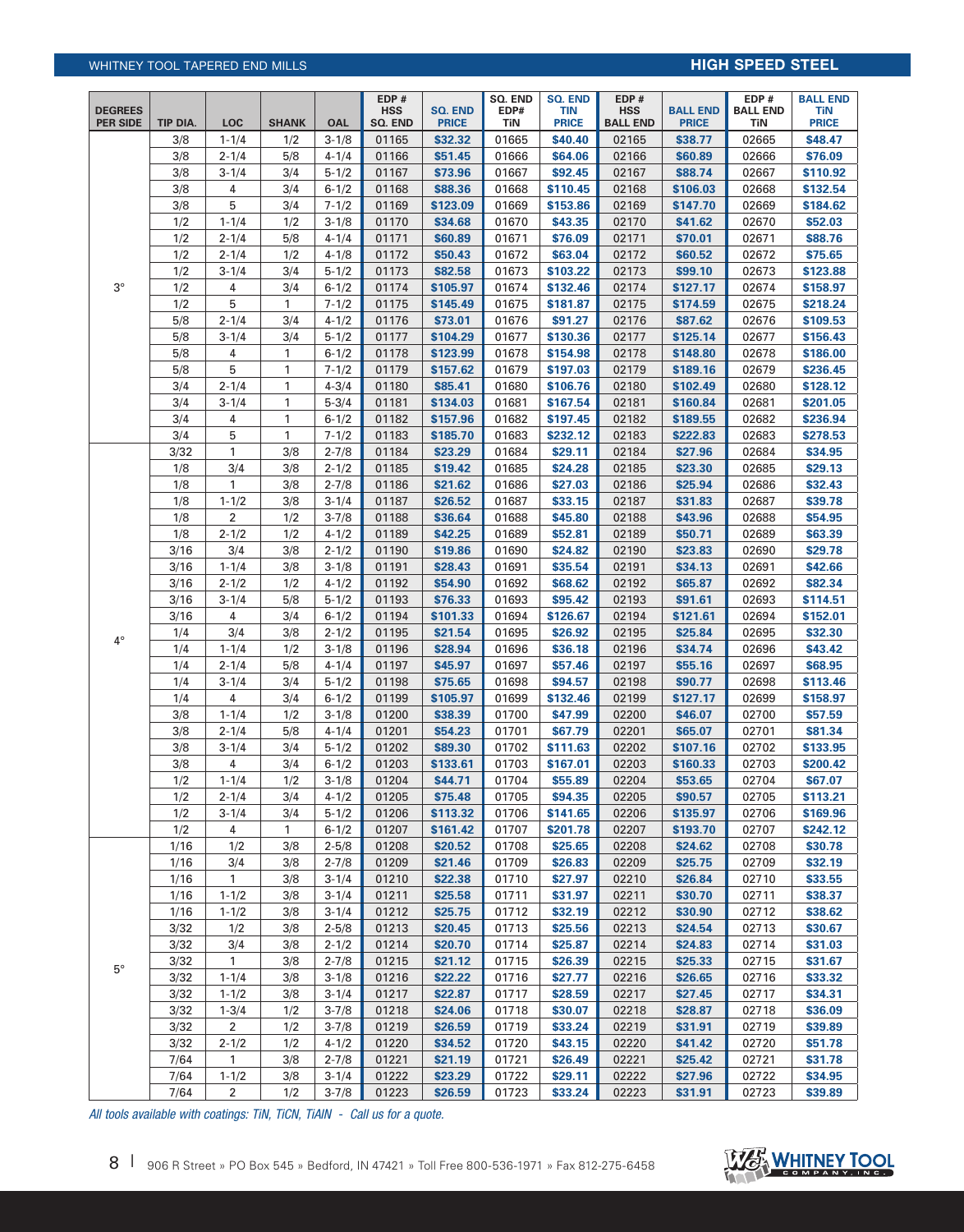# **HIGH SPEED STEEL HIGH SPEED STEEL WHITNEY TOOL TAPERED END MILLS**

| <b>DEGREES</b><br><b>PER SIDE</b> | TIP DIA.     | <b>LOC</b>     | <b>SHANK</b> | <b>OAL</b>             | EDP#<br><b>HSS</b><br><b>SQ. END</b> | <b>SQ. END</b><br><b>PRICE</b> | SQ. END<br>EDP#<br>TiN | <b>SQ. END</b><br><b>TIN</b><br><b>PRICE</b> | EDP#<br><b>HSS</b><br><b>BALL END</b> | <b>BALL END</b><br><b>PRICE</b> | EDP#<br><b>BALL END</b><br>TiN | <b>BALL END</b><br><b>TiN</b><br><b>PRICE</b> |
|-----------------------------------|--------------|----------------|--------------|------------------------|--------------------------------------|--------------------------------|------------------------|----------------------------------------------|---------------------------------------|---------------------------------|--------------------------------|-----------------------------------------------|
|                                   | 1/8          | 3/4            | 3/8          | $2 - 1/2$              | 01224                                | \$19.17                        | 01724                  | \$23.97                                      | 02224                                 | \$23.01                         | 02724                          | \$28.77                                       |
|                                   | 1/8          | $\mathbf{1}$   | 3/8          | $2 - 7/8$              | 01225                                | \$21.36                        | 01725                  | \$26.70                                      | 02225                                 | \$25.64                         | 02725                          | \$32.05                                       |
|                                   | 1/8          | $1 - 1/8$      | 3/8          | 3                      | 01226                                | \$21.96                        | 01726                  | \$27.45                                      | 02226                                 | \$26.35                         | 02726                          | \$32.93                                       |
|                                   | 1/8          | $1 - 1/4$      | 3/8          | $3 - 1/8$              | 01227                                | \$22.97                        | 01727                  | \$28.71                                      | 02227                                 | \$27.58                         | 02727                          | \$34.47                                       |
|                                   | 1/8          | $1 - 1/2$      | 3/8          | $3 - 1/4$              | 01228                                | \$26.42                        | 01728                  | \$33.03                                      | 02228                                 | \$31.70                         | 02728                          | \$39.62                                       |
|                                   | 1/8          | 2              | 1/2          | $3 - 7/8$              | 01229                                | \$34.68                        | 01729                  | \$43.35                                      | 02229                                 | \$41.62                         | 02729                          | \$52.03                                       |
|                                   | 1/8          | $\overline{2}$ | 3/8          | $3 - 7/8$              | 01230                                | \$35.87                        | 01730                  | \$44.84                                      | 02230                                 | \$43.04                         | 02730                          | \$53.80                                       |
|                                   | 1/8          | $2 - 1/2$      | 1/2          | $4 - 1/2$              | 01231                                | \$41.35                        | 01731                  | \$51.68                                      | 02231                                 | \$49.61                         | 02731                          | \$62.01                                       |
|                                   | 1/8          | 3              | 3/4          | $5 - 1/2$              | 01232                                | \$63.67                        | 01732                  | \$79.58                                      | 02232                                 | \$76.41                         | 02732                          | \$95.51                                       |
|                                   | 1/8          | 3              | 1/2          | $5 - 1/2$              | 01233                                | \$56.09                        | 01733                  | \$70.11                                      | 02233                                 | \$67.29                         | 02733                          | \$84.11                                       |
|                                   | 5/32         | $\mathbf{1}$   | 3/8          | $2 - 7/8$              | 01234                                | \$21.78                        | 01734                  | \$27.23                                      | 02234                                 | \$26.13                         | 02734                          | \$32.66                                       |
|                                   | 5/32         | $1 - 1/2$      | 1/2          | $3 - 3/4$              | 01235                                | \$23.46                        | 01735                  | \$29.33                                      | 02235                                 | \$28.16                         | 02735                          | \$35.20                                       |
|                                   | 5/32         | $\overline{2}$ | 1/2          | $3 - 7/8$              | 01236                                | \$34.23                        | 01736                  | \$42.79                                      | 02236                                 | \$41.09                         | 02736                          | \$51.36                                       |
|                                   | 3/16         | 3/4            | 3/8          | $2 - 1/2$              | 01237                                | \$19.59                        | 01737                  | \$24.49                                      | 02237                                 | \$23.52                         | 02737                          | \$29.40                                       |
|                                   | 3/16         | $1 - 1/4$      | 1/2          | $3 - 1/8$              | 01238                                | \$24.74                        | 01738                  | \$30.92                                      | 02238                                 | \$29.68                         | 02738                          | \$37.10                                       |
|                                   | 3/16         | $1 - 1/2$      | 1/2          | $3 - 1/8$              | 01239                                | \$28.28                        | 01739                  | \$35.34                                      | 02239                                 | \$33.94                         | 02739                          | \$42.43                                       |
|                                   | 3/16         | 2              | 1/2          | $4 - 1/8$              | 01240                                | \$37.88                        | 01740                  | \$47.36                                      | 02240                                 | \$45.46                         | 02740                          | \$56.83                                       |
|                                   | 3/16         | $2 - 1/2$      | 1/2          | $4 - 1/2$              | 01241                                | \$53.97                        | 01741                  | \$67.46                                      | 02241                                 | \$64.77                         | 02741                          | \$80.96                                       |
|                                   | 3/16         | 3              | 1/2          | 5                      | 01243                                | \$65.28                        | 01743                  | \$81.59                                      | 02243                                 | \$78.32                         | 02743                          | \$97.90                                       |
|                                   | 3/16         | 3              | 3/4          | $5 - 1/2$              | 01244                                | \$72.46                        | 01744                  | \$90.58                                      | 02244                                 | \$86.96                         | 02744                          | \$108.70                                      |
|                                   | 3/16         | $3 - 1/4$      | 3/4          | $5 - 1/2$              | 01245                                | \$73.07                        | 01745                  | \$91.34                                      | 02245                                 | \$87.68                         | 02745                          | \$109.60                                      |
| 5°                                | 3/16         | 4              | 3/4          | $6 - 1/2$              | 01246                                | \$91.48                        | 01746                  | \$114.35                                     | 02246                                 | \$109.78                        | 02746                          | \$137.23                                      |
|                                   | 3/16         | 5              | 1            | $7 - 1/2$              | 01247                                | \$127.71                       | 01747                  | \$159.64                                     | 02247                                 | \$153.25                        | 02747                          | \$191.56                                      |
|                                   | 1/4          | 3/4            | 3/8          | $2 - 1/2$              | 01248                                | \$20.87                        | 01748                  | \$26.09                                      | 02248                                 | \$25.04                         | 02748                          | \$31.30                                       |
|                                   | 1/4          | 1              | 1/2          | $2 - 7/8$              | 01249                                | \$22.80                        | 01749                  | \$28.50                                      | 02249                                 | \$27.36                         | 02749                          | \$34.20                                       |
|                                   | 1/4          | $1 - 1/4$      | 1/2          | $3 - 1/8$              | 01250                                | \$25.75                        | 01750                  | \$32.19                                      | 02250                                 | \$30.90                         | 02750                          | \$38.62                                       |
|                                   | 1/4          | $2 - 1/4$      | 5/8          | $4 - 1/4$              | 01251                                | \$42.77                        | 01751                  | \$53.46                                      | 02251                                 | \$51.33                         | 02751                          | \$64.17                                       |
|                                   | 1/4          | $3 - 1/4$      | 3/4          | $5 - 1/2$              | 01252                                | \$73.78                        | 01752                  | \$92.23                                      | 02252                                 | \$88.54                         | 02752                          | \$110.67                                      |
|                                   | 1/4          | 4              | 3/4          | $6 - 1/2$              | 01253                                | \$102.19                       | 01753                  | \$127.74                                     | 02253                                 | \$122.62                        | 02753                          | \$153.28                                      |
|                                   | 3/8          | $3 - 1/4$      | 1/2          | $3 - 1/8$              | 01254                                | \$34.59                        | 01754                  | \$43.24                                      | 02254                                 | \$41.51                         | 02754                          | \$51.88                                       |
|                                   | 3/8          | $2 - 1/4$      | 3/4          | $4 - 1/4$              | 01255                                | \$52.71                        | 01755                  | \$65.89                                      | 02255                                 | \$63.26                         | 02755                          | \$79.08                                       |
|                                   | 3/8          | $3 - 1/4$      | 3/4          | $5 - 1/2$              | 01256                                | \$82.20                        | 01756                  | \$102.75                                     | 02256                                 | \$98.65                         | 02756                          | \$123.32                                      |
|                                   | 3/8          | 4              | 1            | $6 - 1/2$              | 01257                                | \$130.67                       | 01757                  | \$163.33                                     | 02257                                 | \$156.80                        | 02757                          | \$196.00                                      |
|                                   | 3/8          | 5              | $1 - 1/4$    | $7 - 1/2$              | 01258                                | \$166.48                       | 01758                  | \$208.10                                     | 02258                                 | \$199.77                        | 02758                          | \$249.71                                      |
|                                   | 1/2          | $3 - 1/4$      | 1/2          | $3 - 1/8$              | 01259                                | \$41.68                        | 01759                  | \$52.10                                      | 02259                                 | \$50.01                         | 02759                          | \$62.52                                       |
|                                   | 1/2          | $4 - 1/4$      | 3/4          | $4 - 1/4$              | 01260                                | \$70.42                        | 01760                  | \$88.03                                      | 02260                                 | \$84.49                         | 02760                          | \$105.62                                      |
|                                   | 1/2          | $3 - 1/4$      | 1            | $5 - 3/4$              | 01261                                | \$105.80                       | 01761                  | \$132.25                                     | 02261                                 | \$126.96                        | 02761                          | \$158.70                                      |
|                                   | 1/2          | 4              | $\mathbf{1}$ | $6 - 1/2$              | 01262                                | \$142.04                       | 01762                  | \$177.55                                     | 02262                                 | \$170.45                        | 02762                          | \$213.06                                      |
|                                   | 1/2          | 5              | $1 - 1/4$    | $7 - 1/2$              | 01263                                | \$182.90                       | 01763                  | \$228.62                                     | 02263                                 | \$219.48                        | 02763                          | \$274.35                                      |
|                                   | 5/8          | $2 - 1/4$      | 3/4          | $4 - 1/2$              | 01264                                | \$95.26                        | 01764                  | \$119.08                                     | 02264                                 | \$114.32                        | 02764                          | \$142.90                                      |
|                                   | 5/8          | 5              | $1 - 1/4$    | $7 - 1/2$              | 01265                                | \$209.88                       | 01765                  | \$262.36                                     | 02265                                 | \$251.86                        | 02765                          | \$314.82                                      |
|                                   | 3/4          | $2 - 1/4$      | 3/4          | $4 - 1/2$              | 01266                                | \$95.26                        | 01766                  | \$119.08                                     | 02266                                 | \$114.32                        | 02766                          | \$142.90                                      |
|                                   | 3/4          | 4              | $1 - 1/4$    | $6 - 1/2$              | 01267                                | \$222.94                       | 01767                  | \$278.68                                     | 02267                                 | \$267.54                        | 02767                          | \$334.42                                      |
|                                   | 3/4          | 5              | $1 - 1/4$    | $7 - 1/2$              | 01268                                | \$248.22                       | 01768                  | \$310.27                                     | 02268                                 | \$297.86                        | 02768                          | \$372.32                                      |
|                                   | 1/16         | 1              | 3/8          | $2 - 7/8$              | 01269                                | \$23.46                        | 01769                  | \$29.33                                      | 02269                                 | \$28.16                         | 02769<br>02770                 | \$35.20                                       |
|                                   | 1/16         | $1 - 1/2$      | 1/2          | $3 - 1/4$              | 01270                                | \$29.46                        | 01770                  | \$36.83                                      | 02270                                 | \$35.36                         |                                | \$44.20                                       |
|                                   | 0.07         | 1              | 3/8          | $2 - 3/4$              | 01271                                | \$23.46                        | 01771                  | \$29.33                                      | 02271                                 | \$28.16                         | 02771<br>02772                 | \$35.20                                       |
|                                   | 3/32         | 1              | 3/8          | $2 - 7/8$              | 01272                                | \$21.78                        | 01772                  | \$27.23                                      | 02272                                 | \$26.13                         |                                | \$32.66                                       |
|                                   | 3/32         | $1 - 1/4$      | 1/2          | $3 - 1/8$              | 01273<br>01274                       | \$22.80                        | 01773                  | \$28.50<br>\$30.27                           | 02273                                 | \$27.36                         | 02773                          | \$34.20                                       |
|                                   | 3/32         | $1 - 1/2$      | 1/2          | $3 - 1/4$              |                                      | \$24.22                        | 01774                  |                                              | 02274                                 | \$29.06                         | 02774                          | \$36.32                                       |
| $7^\circ$                         | 1/8          | 3/4<br>1       | 3/8          | $2 - 1/2$              | 01275                                | \$19.86                        | 01775                  | \$24.82                                      | 02275                                 | \$23.83                         | 02775                          | \$29.78                                       |
|                                   | 1/8          |                | 3/8          | $2 - 7/8$              | 01276                                | \$21.88                        | 01776                  | \$27.36                                      | 02276                                 | \$26.26                         | 02776                          | \$32.83                                       |
|                                   | 1/8          | $1 - 1/2$      | 1/2          | $3 - 1/4$              | 01277                                | \$26.77                        | 01777                  | \$33.46                                      | 02277                                 | \$32.12                         | 02777                          | \$40.14                                       |
|                                   | 1/8<br>1/8   | 2<br>3         | 5/8<br>3/4   | $4 - 1/8$<br>$5 - 1/4$ | 01278<br>01279                       | \$39.72                        | 01778<br>01779         | \$49.66                                      | 02278                                 | \$47.67                         | 02778<br>02779                 | \$59.58                                       |
|                                   |              |                |              |                        |                                      | \$67.81                        |                        | \$84.76                                      | 02279                                 | \$81.38                         |                                | \$101.72                                      |
|                                   | 3/16<br>3/16 | $1 - 1/4$<br>3 | 1/2<br>3/4   | $3 - 1/8$<br>$5 - 1/4$ | 01280<br>01281                       | \$29.96                        | 01780                  | \$37.45                                      | 02280                                 | \$35.94                         | 02780                          | \$44.93<br>\$125.85                           |
|                                   | 1/4          | 3/4            |              |                        | 01282                                | \$83.90<br>\$26.59             | 01781<br>01782         | \$104.87                                     | 02281                                 | \$100.68                        | 02781<br>02782                 | \$39.89                                       |
|                                   |              |                | 1/2          | $2 - 1/2$              |                                      |                                |                        | \$33.24                                      | 02282                                 | \$31.91                         |                                |                                               |

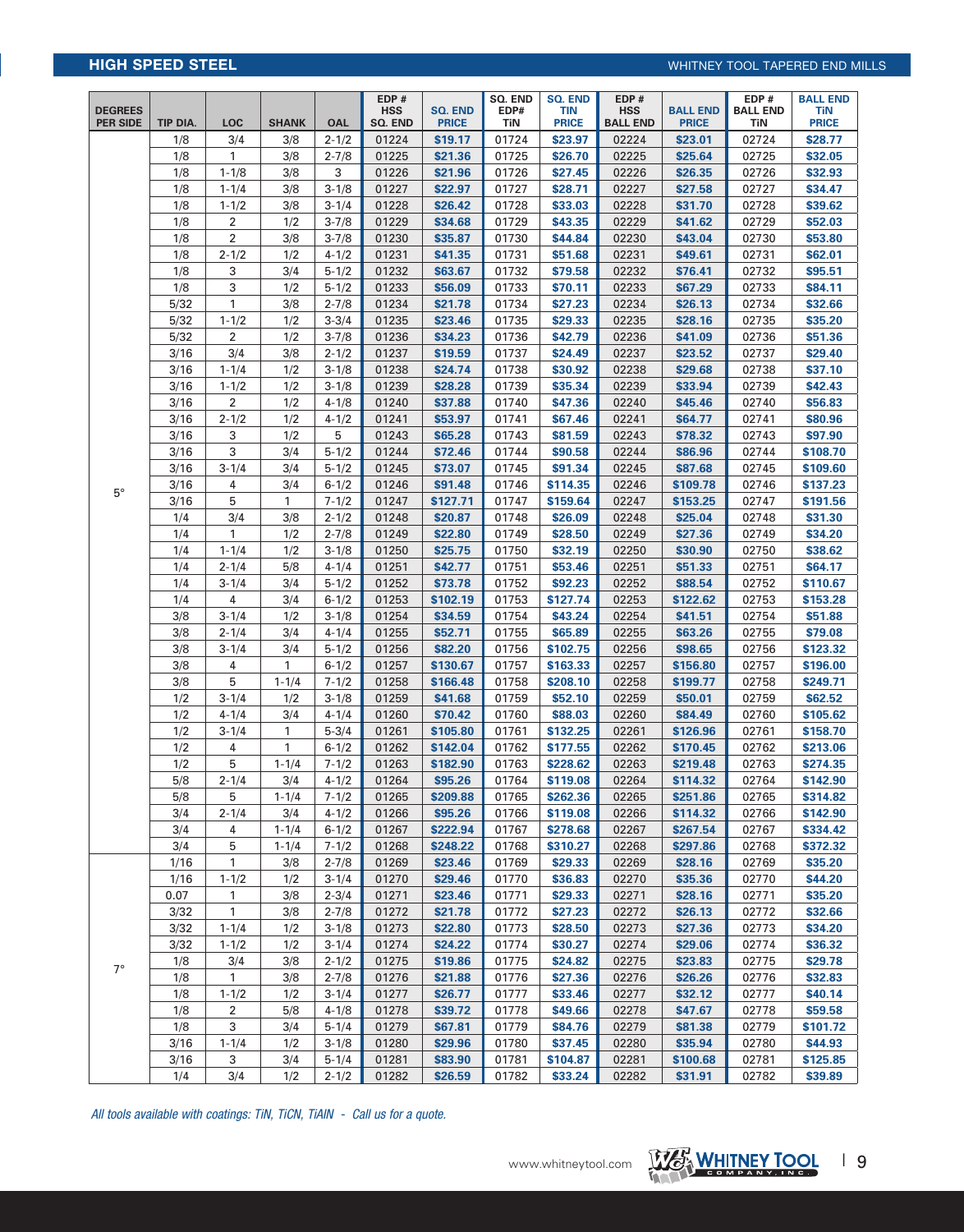# WHITNEY TOOL TAPERED END MILLS **high speed steel and the speed steel and step steel**

| <b>DEGREES</b><br><b>PER SIDE</b> | TIP DIA.     | <b>LOC</b>       | <b>SHANK</b>           | <b>OAL</b>              | EDP#<br><b>HSS</b><br>SQ. END | <b>SQ. END</b><br><b>PRICE</b> | SQ. END<br>EDP#<br>TiN | <b>SQ. END</b><br><b>TIN</b><br><b>PRICE</b> | EDP#<br><b>HSS</b><br><b>BALL END</b> | <b>BALL END</b><br><b>PRICE</b> | EDP#<br><b>BALL END</b><br>TiN | <b>BALL END</b><br><b>TiN</b><br><b>PRICE</b> |
|-----------------------------------|--------------|------------------|------------------------|-------------------------|-------------------------------|--------------------------------|------------------------|----------------------------------------------|---------------------------------------|---------------------------------|--------------------------------|-----------------------------------------------|
|                                   | 1/4          | $1 - 1/4$        | 1/2                    | $3 - 1/8$               | 01283                         | \$30.81                        | 01783                  | \$38.51                                      | 02283                                 | \$36.97                         | 02783                          | \$46.21                                       |
|                                   | 1/4          | $2 - 1/4$        | 3/4                    | $4 - 1/2$               | 01284                         | \$59.03                        | 01784                  | \$73.79                                      | 02284                                 | \$70.84                         | 02784                          | \$88.55                                       |
|                                   | 1/4          | $3 - 1/4$        | 1                      | $5 - 3/4$               | 01285                         | \$93.59                        | 01785                  | \$116.99                                     | 02285                                 | \$112.30                        | 02785                          | \$140.38                                      |
|                                   | 1/4          | 4                | 1                      | $6 - 1/2$               | 01286                         | \$124.51                       | 01786                  | \$155.63                                     | 02286                                 | \$149.42                        | 02786                          | \$186.78                                      |
|                                   | 5/16         | $3 - 1/4$        | $\mathbf{1}$           | $5 - 3/4$               | 01287                         | \$108.75                       | 01787                  | \$135.94                                     | 02287                                 | \$130.49                        | 02787                          | \$163.12                                      |
|                                   | 3/8          | $2 - 1/4$        | 3/4                    | $4 - 1/4$               | 01288                         | \$75.71                        | 01788                  | \$94.64                                      | 02288                                 | \$90.86                         | 02788                          | \$113.57                                      |
|                                   | 3/8          | $3 - 1/4$        | 1                      | $5 - 3/4$               | 01289                         | \$124.42                       | 01789                  | \$155.53                                     | 02289                                 | \$149.30                        | 02789                          | \$186.63                                      |
| $7^\circ$                         | 3/8          | 4                | $1 - 1/4$              | $6 - 1/2$               | 01290                         | \$162.68                       | 01790                  | \$203.35                                     | 02290                                 | \$195.23                        | 02790                          | \$244.04                                      |
|                                   | 1/2          | $1 - 1/4$        | 5/8                    | $3 - 1/4$               | 01291                         | \$49.52                        | 01791                  | \$61.90                                      | 02291                                 | \$59.42                         | 02791                          | \$74.28                                       |
|                                   | 1/2          | $2 - 1/4$        | 1                      | $4 - 3/4$               | 01292                         | \$89.97                        | 01792                  | \$112.46                                     | 02292                                 | \$107.96                        | 02792                          | \$134.95                                      |
|                                   | 1/2          | $3 - 1/4$        | $1 - 1/4$              | $5 - 3/4$               | 01293                         | \$144.64                       | 01793                  | \$180.80                                     | 02293                                 | \$173.57                        | 02793                          | \$216.96                                      |
|                                   | 1/2          | 4                | $1 - 1/4$              | $6 - 1/2$               | 01294                         | \$178.45                       | 01794                  | \$223.06                                     | 02294                                 | \$214.14                        | 02794                          | \$267.68                                      |
|                                   | 5/8          | 4                | $1 - 1/4$              | $6 - 1/2$               | 01295                         | \$210.30                       | 01795                  | \$262.88                                     | 02295                                 | \$252.36                        | 02795                          | \$315.45                                      |
|                                   | 5/8          | 5                | $1 - 1/4$              | $7 - 1/2$               | 01296                         | \$233.48                       | 01796                  | \$291.85                                     | 02296                                 | \$280.17                        | 02796                          | \$350.22                                      |
|                                   | 3/4          | $3 - 1/4$        | $1 - 1/4$              | $5 - 3/4$               | 01297                         | \$189.65                       | 01797                  | \$237.07                                     | 02297                                 | \$227.58                        | 02797                          | \$284.47                                      |
|                                   | 3/4          | 4                | $1 - 1/4$              | $6 - 1/2$               | 01298                         | \$274.58                       | 01798                  | \$343.22                                     | 02298                                 | \$329.49                        | 02798                          | \$411.87                                      |
|                                   | 1/16         | 1/2              | 3/8                    | $2 - 3/8$               | 01299                         | \$24.00                        | 01799                  | \$30.00                                      | 02299                                 | \$32.00                         | 02799                          | \$40.00                                       |
|                                   | 1/16         | 3/4              | 3/8                    | $2 - 5/8$               | 01300                         | \$26.00                        | 01800                  | \$32.50                                      | 02300                                 | \$34.00                         | 02800                          | \$42.50                                       |
|                                   | 1/16         | 1                | 1/2                    | $2 - 7/8$               | 01301                         | \$38.00                        | 01801                  | \$47.50                                      | 02301                                 | \$51.00                         | 02801                          | \$59.38                                       |
|                                   | 1/16         | 1                | 3/8                    | $2 - 7/8$               | 01302                         | \$37.88                        | 01802                  | \$47.36                                      | 02302                                 | \$45.46                         | 02802                          | \$56.83                                       |
|                                   | 3/32         | 1/2              | 3/8                    | $2 - 1/2$               | 01303                         | \$21.36                        | 01803                  | \$26.70                                      | 02303                                 | \$25.64                         | 02803                          | \$32.05                                       |
|                                   | 3/32         | 3/4              | 3/8                    | $2 - 7/8$               | 01304                         | \$22.30                        | 01804                  | \$27.88                                      | 02304                                 | \$26.75                         | 02804                          | \$33.44                                       |
|                                   | 3/32         | $1 - 1/2$        | 1/2                    | $3 - 3/8$               | 01305                         | \$40.00                        | 01805                  | \$50.00                                      | 02305                                 | \$48.00                         | 02805                          | \$60.00                                       |
|                                   | 1/8          | 3/4              | 3/8                    | $2 - 1/2$               | 01306                         | \$20.70                        | 01806                  | \$25.87                                      | 02306                                 | \$24.83                         | 02806                          | \$31.03                                       |
|                                   | 1/8          | $1 - 1/4$        | 1/2                    | $3 - 1/8$               | 01307                         | \$33.16                        | 01807                  | \$41.45                                      | 02307                                 | \$39.80                         | 02807                          | \$49.75                                       |
|                                   | 1/8          | $1 - 1/2$        | 5/8                    | $3 - 5/8$               | 01308                         | \$38.04                        | 01808                  | \$47.55                                      | 02308                                 | \$45.65                         | 02808                          | \$57.07                                       |
| $10^{\circ}$                      | 3/16         | $1 - 1/4$        | 1/2                    | $3 - 1/8$               | 01309                         | \$34.42                        | 01809                  | \$43.03                                      | 02309                                 | \$41.30                         | 02809                          | \$51.63                                       |
|                                   | 3/16         | $2 - 1/4$        | 3/4                    | $4 - 1/2$               | 01310                         | \$89.20                        | 01810                  | \$111.50                                     | 02310                                 | \$107.04                        | 02810                          | \$133.80                                      |
|                                   | 1/4          | 3/4              | 1/2                    | $2 - 1/2$               | 01311                         | \$27.01                        | 01811                  | \$33.77                                      | 02311                                 | \$32.41                         | 02811                          | \$40.51                                       |
|                                   | 1/4          | $1 - 1/4$        | 1/2                    | $3 - 1/8$               | 01312                         | \$38.88                        | 01812                  | \$48.61                                      | 02312                                 | \$46.67                         | 02812                          | \$58.33                                       |
|                                   | 1/4          | $2 - 1/4$        | 3/4                    | $4 - 1/4$               | 01313                         | \$84.32                        | 01813                  | \$105.40                                     | 02313                                 | \$101.17                        | 02813                          | \$126.47                                      |
|                                   | 3/8          | $1 - 1/4$        | 5/8                    | $3 - 1/4$               | 01314                         | \$47.83                        | 01814                  | \$59.78                                      | 02314                                 | \$57.39                         | 02814                          | \$71.74                                       |
|                                   | 3/8          | $2 - 1/4$        | 1                      | $4 - 5/8$               | 01315                         | \$99.14                        | 01815                  | \$123.93                                     | 02315                                 | \$118.97                        | 02815                          | \$148.71                                      |
|                                   | 3/8          | $3 - 1/4$        | $1 - 1/4$              | $5 - 3/4$               | 01316                         | \$179.88                       | 01816                  | \$224.86                                     | 02316                                 | \$215.86                        | 02816                          | \$269.82                                      |
|                                   | 1/2          | $1 - 1/4$        | 3/4                    | $3 - 3/8$               | 01317                         | \$57.00                        | 01817                  | \$71.25                                      | 02317                                 | \$68.41                         | 02817                          | \$85.51                                       |
|                                   | 1/2          | $2 - 1/4$        | 1                      | $4 - 5/8$               | 01318                         | \$114.65                       | 01818                  | \$143.32                                     | 02318                                 | \$137.59                        | 02818                          | \$171.99<br>\$291.68                          |
|                                   | 1/2<br>1/2   | $3 - 1/4$        | $1 - 1/4$<br>$1 - 1/4$ | $5 - 3/4$               | 01319                         | \$194.46                       | 01819                  | \$243.08                                     | 02319                                 | \$233.35                        | 02819                          |                                               |
|                                   |              | 4                |                        | $6 - 3/8$               | 01320<br>01321                | \$252.61                       | 01820                  | \$315.76                                     | 02320                                 | \$303.13                        | 02820                          | \$378.91                                      |
|                                   | 1/16         | 3/4              | 1/2                    | $2 - 3/4$               |                               | \$33.58                        | 01821                  | \$41.97<br>\$34.09                           | 02321                                 | \$40.30                         | 02821                          | \$50.38                                       |
|                                   | 3/32<br>3/32 | 3/4<br>1         | 1/2<br>1/2             | $2 - 3/4$<br>$2 - 7/8$  | 01322<br>01323                | \$27.28<br>\$36.29             | 01822<br>01823         | \$45.36                                      | 02322<br>02323                        | \$32.72<br>\$43.54              | 02822<br>02823                 | \$40.91<br>\$54.42                            |
|                                   | 3/32         |                  | 1/2                    |                         |                               | \$48.25                        |                        |                                              |                                       |                                 |                                |                                               |
|                                   | 1/8          | $1 - 1/2$<br>1/2 | 3/8                    | $3 - 7/16$<br>$2 - 1/2$ | 01324<br>01325                | \$23.64                        | 01824<br>01825         | \$60.31<br>\$29.55                           | 02324<br>02325                        | \$57.90<br>\$28.38              | 02824<br>02825                 | \$72.37<br>\$35.47                            |
|                                   | 1/8          | 3/4              | 1/2                    |                         | 01326                         |                                | 01826                  | \$34.82                                      | 02326                                 | \$33.43                         | 02826                          | \$41.79                                       |
| $15^{\circ}$                      | 1/8          | 1                | 1/2                    | $2 - 1/2$<br>3          | 01327                         | \$27.86<br>\$34.17             | 01827                  | \$42.72                                      | 02327                                 | \$41.01                         | 02827                          | \$51.27                                       |
|                                   | 1/8          | $1 - 1/4$        | 1/2                    | $3 - 1/8$               | 01328                         | \$42.17                        | 01828                  | \$52.72                                      | 02328                                 | \$50.62                         | 02828                          | \$63.28                                       |
|                                   | 3/16         | 1                | 1/2                    | 3                       | 01329                         | \$37.19                        | 01829                  | \$46.49                                      | 02329                                 | \$44.64                         | 02829                          | \$55.80                                       |
|                                   | 3/16         | $1 - 1/4$        | 3/4                    | $3 - 1/2$               | 01330                         | \$50.12                        | 01830                  | \$62.64                                      | 02330                                 | \$60.13                         | 02830                          | \$75.16                                       |
|                                   | 3/16         | $1 - 1/4$        | 1/2                    | $3 - 1/4$               | 01331                         | \$50.54                        | 01831                  | \$63.17                                      | 02331                                 | \$60.64                         | 02831                          | \$75.80                                       |
|                                   | 3/16         | 2                | 1                      | $4 - 1/2$               | 01332                         | \$119.45                       | 01832                  | \$149.31                                     | 02332                                 | \$143.35                        | 02832                          | \$179.18                                      |
|                                   | 1/4          | 1                | 1/2                    | 3                       | 01333                         | \$46.41                        | 01833                  | \$58.01                                      | 02333                                 | \$55.68                         | 02833                          | \$69.60                                       |

## **Custom Specials:**

In addition to our standard product line, Whitney Tool offers custom tools, made to your specification or application. Please use the request form on the back cover to request a quotation for custom tooling.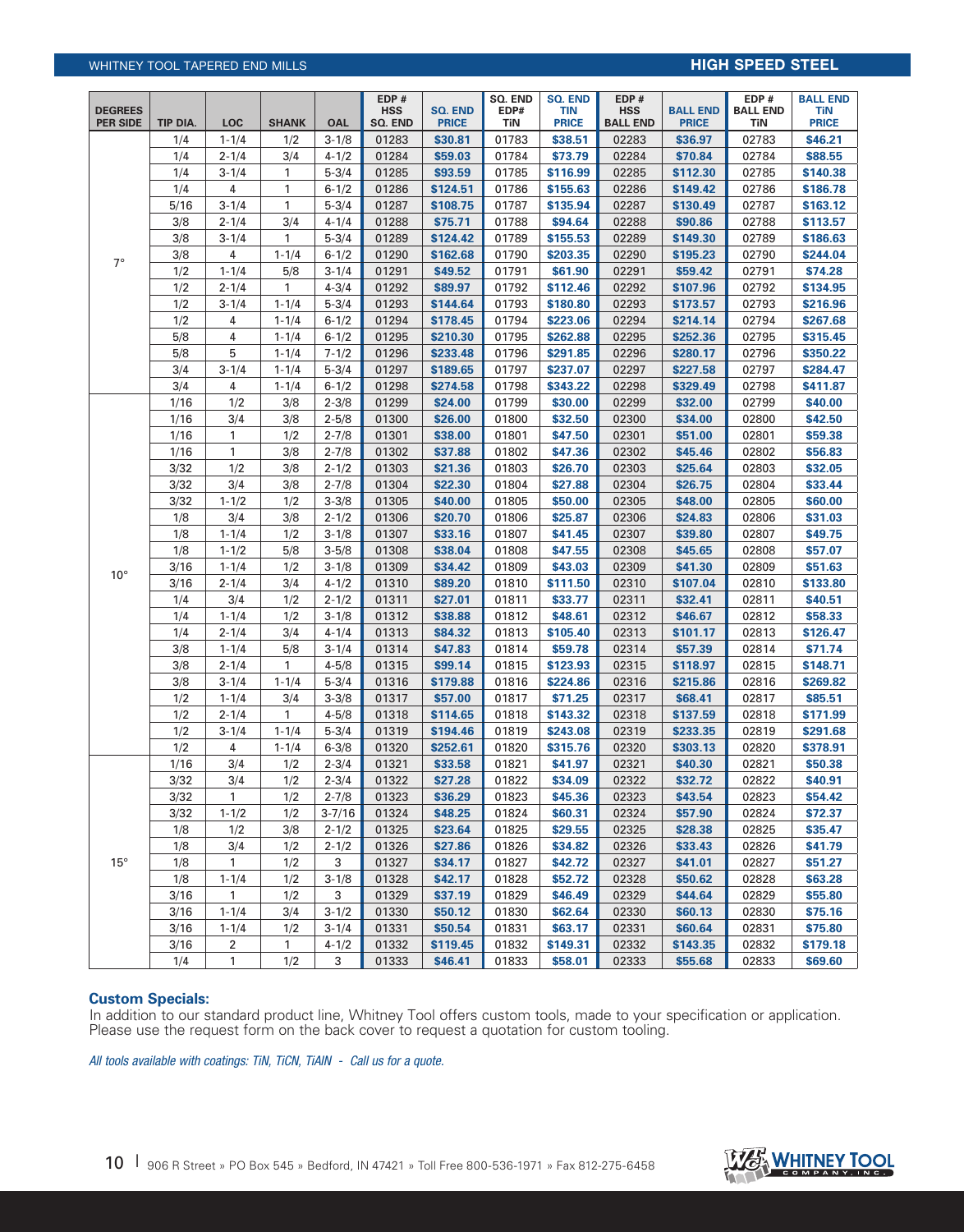# **HIGH SPEED STEEL** WHITNEY TOOL TAPERED END MILLS

| <b>DEGREES</b><br><b>PER SIDE</b> | TIP DIA. | <b>LOC</b>     | <b>SHANK</b> | <b>OAL</b> | EDP#<br><b>HSS</b><br>SQ. END | <b>SQ. END</b><br><b>PRICE</b> | <b>SO. END</b><br>EDP#<br>TiN | <b>SQ. END</b><br><b>TIN</b><br><b>PRICE</b> | EDP#<br><b>HSS</b><br><b>BALL END</b> | <b>BALL END</b><br><b>PRICE</b> | EDP#<br><b>BALL END</b><br>TiN | <b>BALL END</b><br><b>TiN</b><br><b>PRICE</b> |
|-----------------------------------|----------|----------------|--------------|------------|-------------------------------|--------------------------------|-------------------------------|----------------------------------------------|---------------------------------------|---------------------------------|--------------------------------|-----------------------------------------------|
|                                   | 1/4      | $1 - 1/4$      | 3/4          | $3 - 1/2$  | 01334                         | \$60.87                        | 01834                         | \$76.09                                      | 02334                                 | \$72.46                         | 02834                          | \$90.58                                       |
|                                   | 1/4      | $1 - 1/4$      | 1/2          | $3 - 1/4$  | 01335                         | \$52.29                        | 01835                         | \$65.36                                      | 02335                                 | \$62.75                         | 02835                          | \$78.44                                       |
|                                   | 1/4      | $1 - 1/2$      | 3/4          | $3 - 3/4$  | 01336                         | \$61.72                        | 01836                         | \$77.16                                      | 02336                                 | \$74.07                         | 02836                          | \$92.59                                       |
|                                   | 1/4      | $2 - 1/4$      | 1            | $4 - 3/4$  | 01337                         | \$130.23                       | 01837                         | \$162.79                                     | 02337                                 | \$156.28                        | 02837                          | \$195.34                                      |
|                                   | 1/4      | $3 - 1/4$      | $1 - 1/4$    | $5 - 3/4$  | 01338                         | \$157.04                       | 01838                         | \$196.30                                     | 02338                                 | \$188.45                        | 02838                          | \$235.56                                      |
|                                   | 5/16     | $\mathbf{1}$   | 3/4          | $3 - 1/4$  | 01339                         | \$52.54                        | 01839                         | \$65.67                                      | 02339                                 | \$63.04                         | 02839                          | \$78.80                                       |
| $15^{\circ}$                      | 5/16     | $1 - 1/2$      | 3/4          | $3 - 3/4$  | 01340                         | \$67.54                        | 01840                         | \$84.42                                      | 02340                                 | \$81.04                         | 02840                          | \$101.30                                      |
|                                   | 3/8      | $1 - 1/4$      | 3/4          | $3 - 1/2$  | 01341                         | \$61.03                        | 01841                         | \$76.29                                      | 02341                                 | \$73.23                         | 02841                          | \$91.54                                       |
|                                   | 3/8      | $2 - 1/4$      | $1 - 1/4$    | $4 - 3/4$  | 01342                         | \$146.09                       | 01842                         | \$182.61                                     | 02342                                 | \$175.30                        | 02842                          | \$219.13                                      |
|                                   | 1/2      | 1              | 3/4          | $3 - 1/4$  | 01343                         | \$64.09                        | 01843                         | \$80.11                                      | 02343                                 | \$76.90                         | 02843                          | \$96.12                                       |
|                                   | 1/2      | $1 - 1/4$      | 3/4          | $3 - 1/2$  | 01344                         | \$76.90                        | 01844                         | \$96.12                                      | 02344                                 | \$92.28                         | 02844                          | \$115.34                                      |
|                                   | 1/2      | $1 - 3/4$      | $\mathbf{1}$ | $4 - 1/4$  | 01345                         | \$136.22                       | 01845                         | \$170.27                                     | 02345                                 | \$163.46                        | 02845                          | \$204.33                                      |
|                                   | 1/2      | $2 - 1/4$      | $1 - 1/4$    | $4 - 3/4$  | 01346                         | \$180.38                       | 01846                         | \$225.47                                     | 02346                                 | \$216.45                        | 02846                          | \$270.56                                      |
|                                   | 1/2      | $3 - 1/4$      | $1 - 1/2$    | 6          | 01347                         | \$260.19                       | 01847                         | \$325.24                                     | 02347                                 | \$312.23                        | 02847                          | \$390.29                                      |
|                                   | 3/32     | 3/4            | 1/2          | $2 - 3/4$  | 01348                         | \$33.75                        | 01848                         | \$42.19                                      | 02348                                 | \$40.51                         | 02848                          | \$50.63                                       |
|                                   | 1/8      | 1/2            | 3/8          | $2 - 1/2$  | 01349                         | \$28.10                        | 01849                         | \$35.13                                      | 02349                                 | \$33.72                         | 02849                          | \$42.16                                       |
|                                   | 1/8      | 1              | 1/2          | 3          | 01350                         | \$59.28                        | 01850                         | \$74.09                                      | 02350                                 | \$71.14                         | 02850                          | \$88.93                                       |
|                                   | 3/16     | $\mathbf{1}$   | 1/2          | 3          | 01351                         | \$63.25                        | 01851                         | \$79.06                                      | 02351                                 | \$75.90                         | 02851                          | \$94.87                                       |
|                                   | 3/16     | $1 - 1/2$      | 3/4          | $3 - 3/4$  | 01352                         | \$93.46                        | 01852                         | \$116.83                                     | 02352                                 | \$112.16                        | 02852                          | \$140.20                                      |
| $20^{\circ}$                      | 1/4      | $\mathbf{1}$   | 1/2          | 3          | 01353                         | \$66.19                        | 01853                         | \$82.74                                      | 02353                                 | \$79.43                         | 02853                          | \$99.29                                       |
|                                   | 1/4      | $1 - 1/2$      | 3/4          | $3 - 3/4$  | 01354                         | \$102.43                       | 01854                         | \$128.04                                     | 02354                                 | \$122.93                        | 02854                          | \$153.66                                      |
|                                   | 5/16     | 1              | 3/4          | $3 - 1/4$  | 01355                         | \$71.42                        | 01855                         | \$89,28                                      | 02355                                 | \$85.71                         | 02855                          | \$107.14                                      |
|                                   | 5/16     | $1 - 1/2$      | 3/4          | $3 - 3/4$  | 01356                         | \$105.97                       | 01856                         | \$132.46                                     | 02356                                 | \$127.17                        | 02856                          | \$158.97                                      |
|                                   | 3/8      | $1 - 1/2$      | 3/4          | $3 - 3/4$  | 01357                         | \$153.41                       | 01857                         | \$191.76                                     | 02357                                 | \$184.09                        | 02857                          | \$230.11                                      |
|                                   | 3/8      | $\overline{2}$ | 1            | $4 - 1/2$  | 01358                         | \$195.55                       | 01858                         | \$244.44                                     | 02358                                 | \$234.65                        | 02858                          | \$293.32                                      |
|                                   | 1/2      | $2 - 1/4$      | $1 - 1/4$    | $4 - 3/4$  | 01359                         | \$234.32                       | 01859                         | \$292.90                                     | 02359                                 | \$281.17                        | 02859                          | \$351.47                                      |
|                                   | 3/32     | 3/4            | 1/2          | 3          | 01360                         | \$40.32                        | 01860                         | \$50.40                                      | 02360                                 | \$48.38                         | 02860                          | \$60.47                                       |
|                                   | 1/8      | 1/2            | 1/2          | $2 - 1/2$  | 01361                         | \$34.00                        | 01861                         | \$42.50                                      | 02361                                 | \$40.80                         | 02861                          | \$51.00                                       |
|                                   | 1/8      | 1              | 1/2          | 3          | 01362                         | \$70.00                        | 01862                         | \$87.50                                      | 02362                                 | \$84.00                         | 02862                          | \$105.00                                      |
|                                   | 1/4      | 1              | 5/8          | $3 - 1/4$  | 01363                         | \$87.09                        | 01863                         | \$108.86                                     | 02363                                 | \$104.51                        | 02863                          | \$130.63                                      |
|                                   | 1/4      | $1 - 1/2$      | 3/4          | $3 - 3/4$  | 01364                         | \$143.22                       | 01864                         | \$179.03                                     | 02364                                 | \$171.87                        | 02864                          | \$214.84                                      |
| $25^{\circ}$                      | 5/16     | 3/4            | 5/8          | 3          | 01365                         | \$87.09                        | 01865                         | \$108.86                                     | 02365                                 | \$104.51                        | 02865                          | \$130.63                                      |
|                                   | 5/16     | $\mathbf{1}$   | 3/4          | $3 - 1/4$  | 01366                         | \$90.46                        | 01866                         | \$113.08                                     | 02366                                 | \$108.57                        | 02866                          | \$135.71                                      |
|                                   | 5/16     | $1 - 1/2$      | $\mathbf{1}$ | 4          | 01367                         | \$144.39                       | 01867                         | \$180.49                                     | 02367                                 | \$173.28                        | 02867                          | \$216.59                                      |
|                                   | 3/8      | 3/4            | 5/8          | 3          | 01368                         | \$96.36                        | 01868                         | \$120.45                                     | 02368                                 | \$115.64                        | 02868                          | \$144.55                                      |
|                                   | 3/8      | 1              | 3/4          | $3 - 1/4$  | 01369                         | \$101.93                       | 01869                         | \$127.41                                     | 02369                                 | \$122.32                        | 02869                          | \$152.90                                      |
|                                   | 3/8      | $1 - 1/2$      | 1            | 4          | 01370                         | \$182.65                       | 01870                         | \$228.32                                     | 02370                                 | \$219.19                        | 02870                          | \$273.99                                      |
|                                   | 1/2      | $1 - 1/4$      | 1            | $3 - 3/4$  | 01371                         | \$181.58                       | 01871                         | \$226.97                                     | 02371                                 | \$217.88                        | 02871                          | \$272.36                                      |
|                                   | 3/32     | 3/4            | 1/2          | $2 - 3/4$  | 01372                         | \$43.19                        | 01872                         | \$53.99                                      | 02372                                 | \$51.83                         | 02872                          | \$64.78                                       |
|                                   | 1/8      | 1/2            | 1/2          | $2 - 1/2$  | 01373                         | \$40.58                        | 01873                         | \$50.72                                      | 02373                                 | \$48.70                         | 02873                          | \$60.87                                       |
|                                   | 1/8      | 1              | 1/2          | 3          | 01374                         | \$104.13                       | 01874                         | \$130.16                                     | 02374                                 | \$124.96                        | 02874                          | \$156.20                                      |
|                                   | 1/4      | $\mathbf{1}$   | 3/4          | $3 - 1/4$  | 01375                         | \$107.91                       | 01875                         | \$134.89                                     | 02375                                 | \$129.49                        | 02875                          | \$161.87                                      |
| $30^\circ$                        | 1/4      | $1 - 1/2$      | 1            | 4          | 01376                         | \$183.83                       | 01876                         | \$229.78                                     | 02376                                 | \$220.59                        | 02876                          | \$275.74                                      |
|                                   | 3/8      | $1 - 1/4$      | 1            | $3 - 3/4$  | 01377                         | \$185.43                       | 01877                         | \$231.79                                     | 02377                                 | \$222.52                        | 02877                          | \$278.15                                      |
|                                   | 3/8      | $1 - 1/2$      | 1            | 4          | 01378                         | \$202.78                       | 01878                         | \$253.48                                     | 02378                                 | \$243.35                        | 02878                          | \$304.18                                      |
|                                   | 1/2      | $1 - 1/4$      | $\mathbf{1}$ | $3 - 3/4$  | 01379                         | \$200.70                       | 01879                         | \$250.87                                     | 02379                                 | \$240.83                        | 02879                          | \$301.03                                      |
|                                   | 1/2      | $1 - 1/2$      | 1            | 4          | 01380                         | \$216.26                       | 01880                         | \$270.33                                     | 02380                                 | \$259.52                        | 02880                          | \$324.40                                      |
|                                   | 1/8      | 5/16           | 1/2          | $2 - 1/2$  | 01381                         | \$53.13                        | 01881                         | \$66.41                                      | 02381                                 | \$63.75                         | 02881                          | \$79.69                                       |
| $45^{\circ}$                      | 1/8      | 3/4            | 5/8          | 3          | 01382                         | \$123.09                       | 01882                         | \$153.86                                     | 02382                                 | \$147.70                        | 02882                          | \$184.62                                      |
|                                   | 1/8      | $\mathbf{1}$   | 1            | $3 - 3/4$  | 01383                         | \$171.36                       | 01883                         | \$214.20                                     | 02383                                 | \$205.62                        | 02883                          | \$257.03                                      |

## **Custom Specials:**

In addition to our standard product line, Whitney Tool offers custom tools, made to your specification or application. Please use the request form on the back cover to request a quotation for custom tooling.